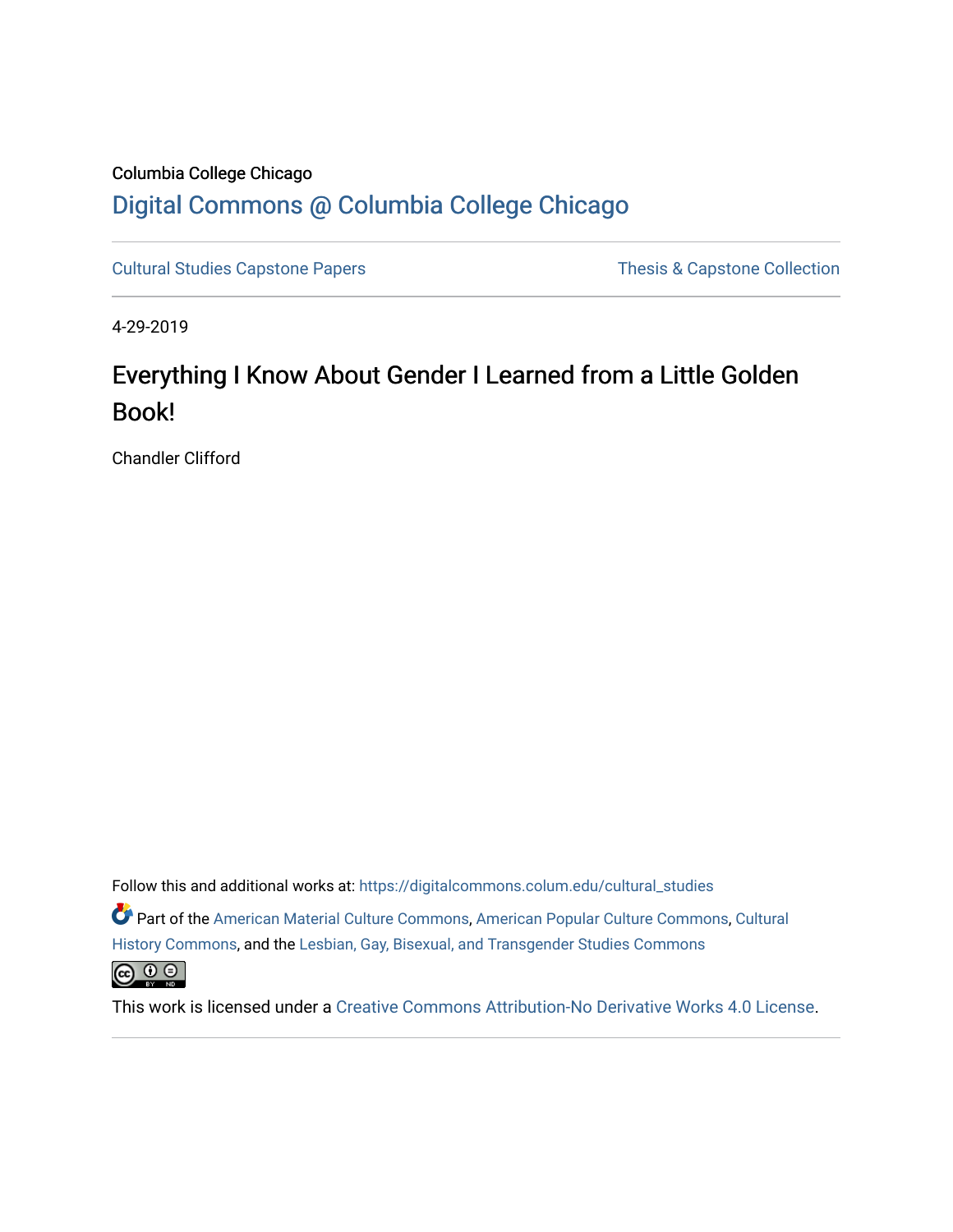Everything I Know About Gender I Learned from a '*Little Golden Book*!'

**By**

Chandler Clifford

Capstone Thesis submitted in partial fulfillment of the requirements for the degree of Bachelor of Arts in Cultural Studies

> **Cultural Studies Program School of Liberal Arts and Sciences Columbia College Chicago**

> > May 11, 2019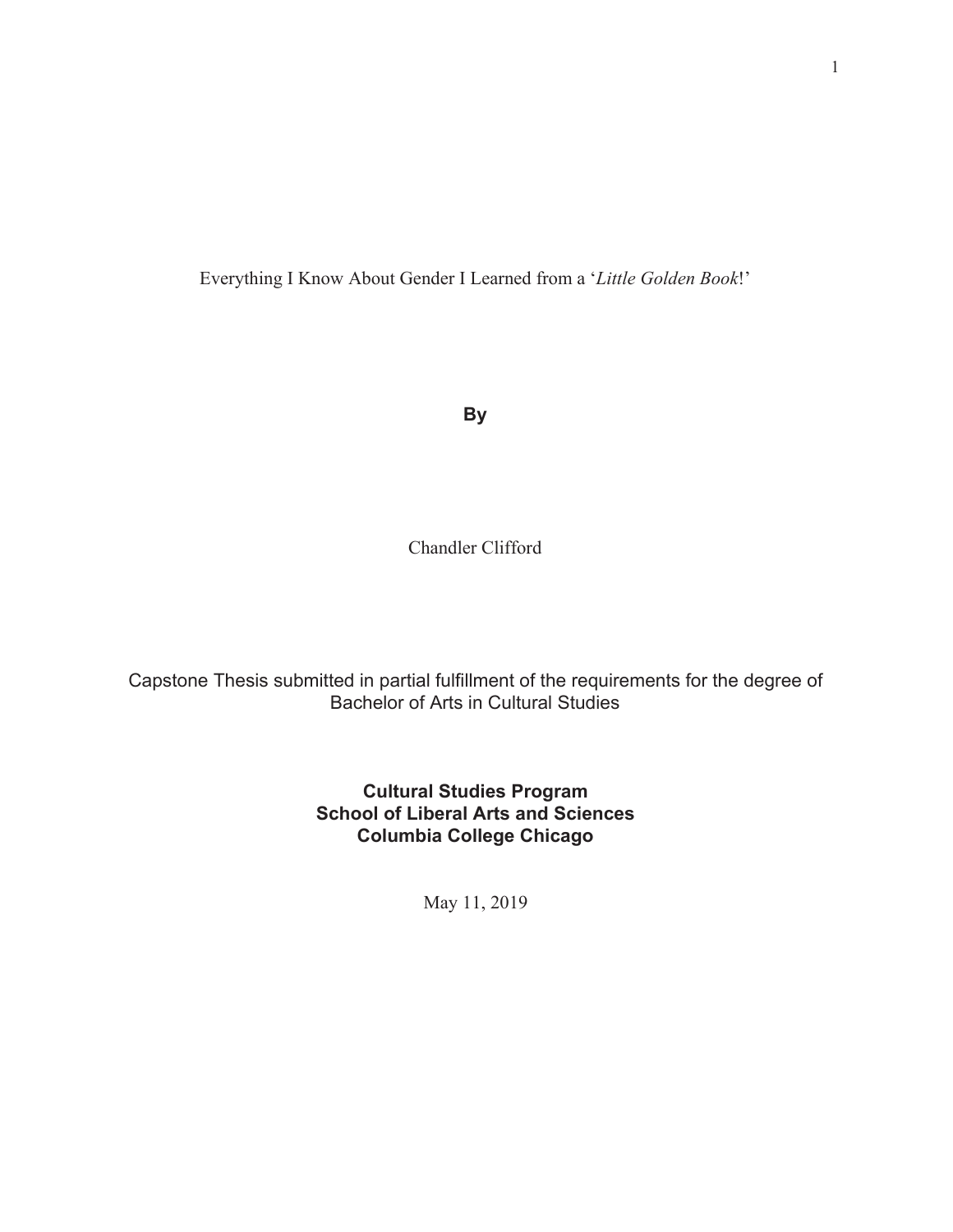#### Abstract:

This feminist cultural intervention examines the power children's literature has in its ability to interpellate its readers and normalize dominant gendered identities for them. It draws on the work of feminist theorists, such as bell hooks, Judith Butler, and Sandra Bem to interrogate the politics of gender and sexuality in *The Little Golden Book* series and to examine how the latter has actively worked to create specific cisnormative gender identities for its readers. In this project, Chandler Clifford shows how children's literature is used as an ideological tool to teach children how gender is performed in the outside world and what gendered subjects are supposed to be and do. Through her deconstruction of *The Little Golden Books* , from their early beginnings in the 1940s to the recent re-releases of old books and the publication of new ones in the series, Clifford argues that the series has continued to produce and reproduce the same view of cisnormative gender as a guide for children that puts gender into a reductive hierarchy that completely ignores all non-binary gender and sexual subjectivities.

Keywords (5-7): cisnormative gender roles, performative gender, feminist theory, gender schema theory, interpellation, Little Golden Books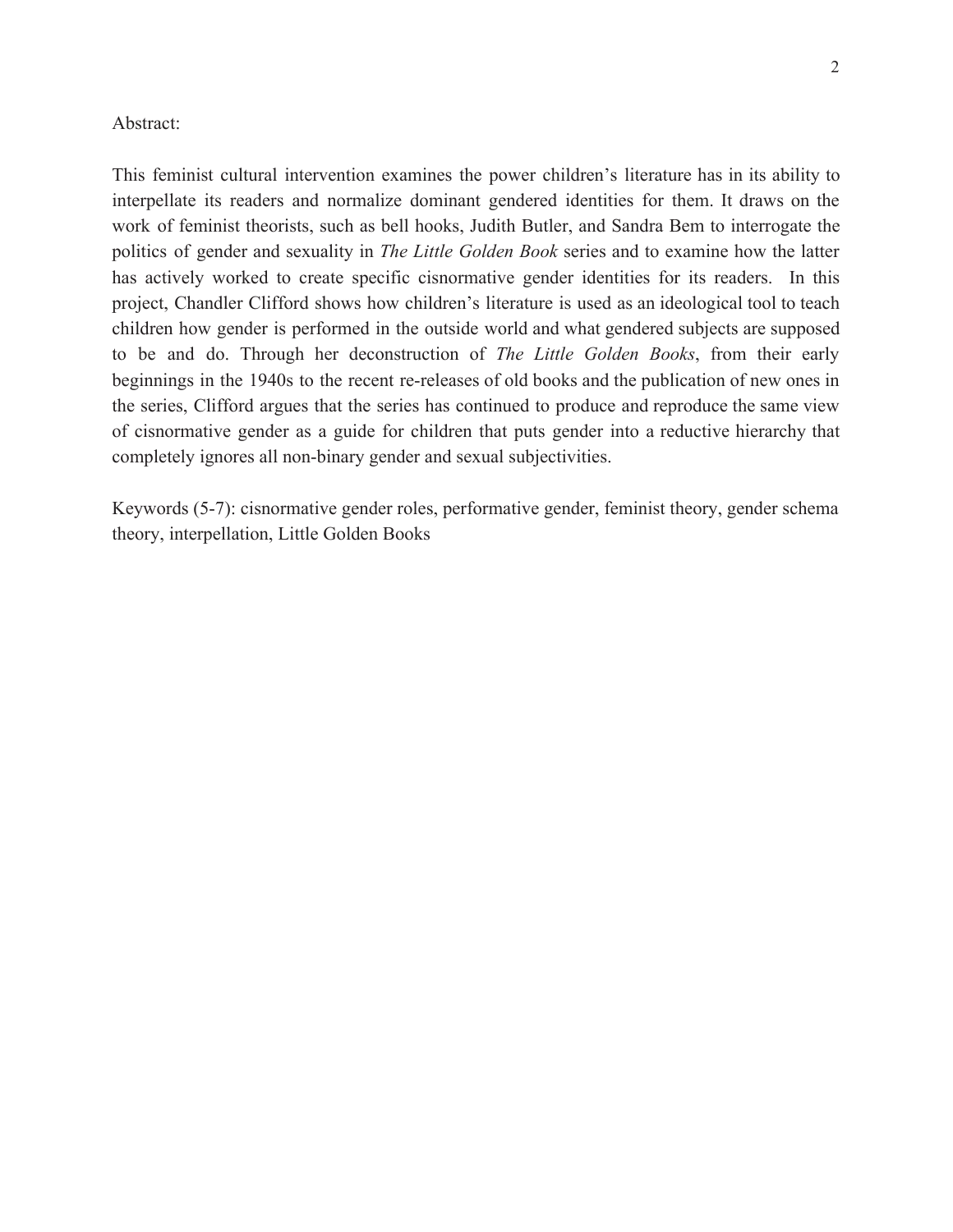Do the books we read as children shape who we become as adults? As longtime editorial director of Golden Books and prolific children's book author, Diane Muldrow says in the introduction to her book *Everything I Need to Know I Learned From a Little Golden Book*, "We at Golden Books think there's a good chance that many of us learned pretty much everything that really matters about life from what we read between those sturdy, gilt-bound cardboard covers" (Muldrow np). The *Little Golden Book* series were memorable to children and parents for their gold foil spines and cardboard covers. American author and illustrator, William Joyce said of the series, "To me, they are like this big lump of warmth. They are my friends! I remember how much I loved the feel of the books, the velvety coarseness of the paper they were printed on, which felt comforting" (Marcus 136). These books were inviting and allowed children to recognize themselves as well as giving them new worlds to explore. Children's first look at the outside world comes from their family and the books that their families read to them. Since 1942, when *Little Golden Book* published their first book, the gender and sexuality roles they teach to children have remained stagnant. In this project, I took a sampling of books published by *Little Golden* from each decade and analyze the gender roles and representations that are used to teach children not only what gender is, but how it should be performed. While we have "been socialized by parents and society to accept sexist thinking. We had not taken the time to figure out the roots of our perceptions" (hooks 19), this project is going to examine some of those roots that can be found in children's literature.

Children's books are one of the first steps that society uses to interpellate children into subjects of its culture by forcing them into choosing a gender identity. Children see themselves in the books that they read and those books interpellate and make subjects out of their audience.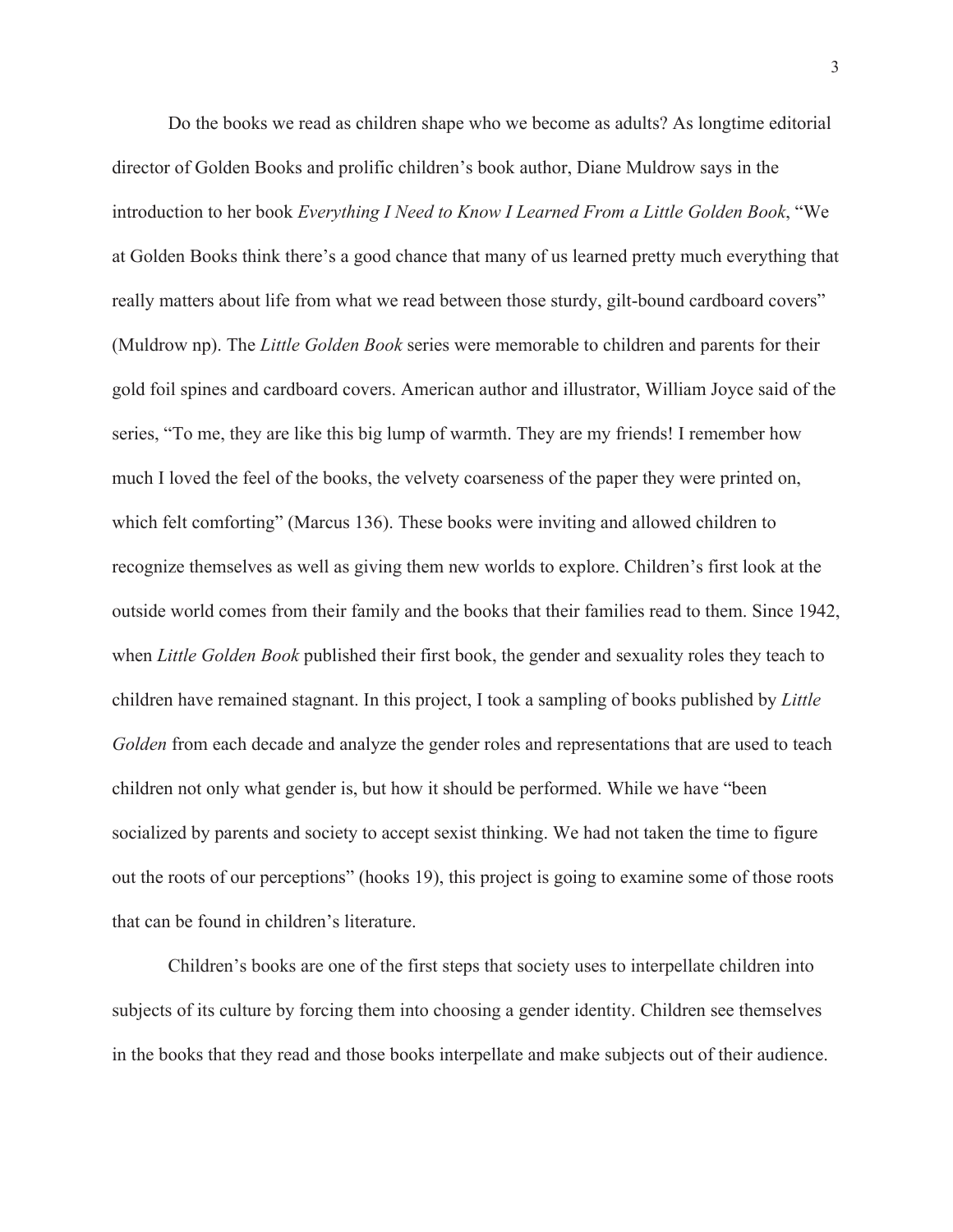The books act as hailers which in turn works to create subjectivity in the children that read them. Althusser argues that interpellation works best when it is invisible or natural. Seeing book after book of girls playing with dolls, children learn that dolls must then be a girl's toy. This creates a very specific viewpoint on binary gender and how each gender is supposed to perform in the real world. The work of this project is to demystify the interpellation and the ideology behind the *Little Golden Books* series to show that gender is in fact a cultural construct and not natural or essential.

#### Children's Literature as a Medium

 Children's literature possesses a power that some other genres of books do not. Their audience, which mainly consists of children, tend to trust these books completely and are dependent upon them in the formation of their own identities. As bell hooks says in her book, *Feminism is for Everybody*, "Children's literature is one of the most crucial sites for feminist education for critical consciousness precisely because beliefs and identities are still being formed" (hooks 23). While this project is focusing on early children's literature and picture books, children's literature today contains everything from early picture books teaching numbers and simple words to young adult books. The one thing in common that all of these books have is their role in helping babies all the way up to young adults form their identities.

Children's books, like all other literature, can function as a mirror, window, or a sliding glass door as Rudine Sims Bishop explores in her article "Mirrors, Windows, and Sliding Glass Doors." As windows, children's books offer children a different view of the world or a culture that is unlike the world in which they live. Children can then step inside those other worlds and begin to better understand and enjoy a different culture, turning books into sliding glass doors.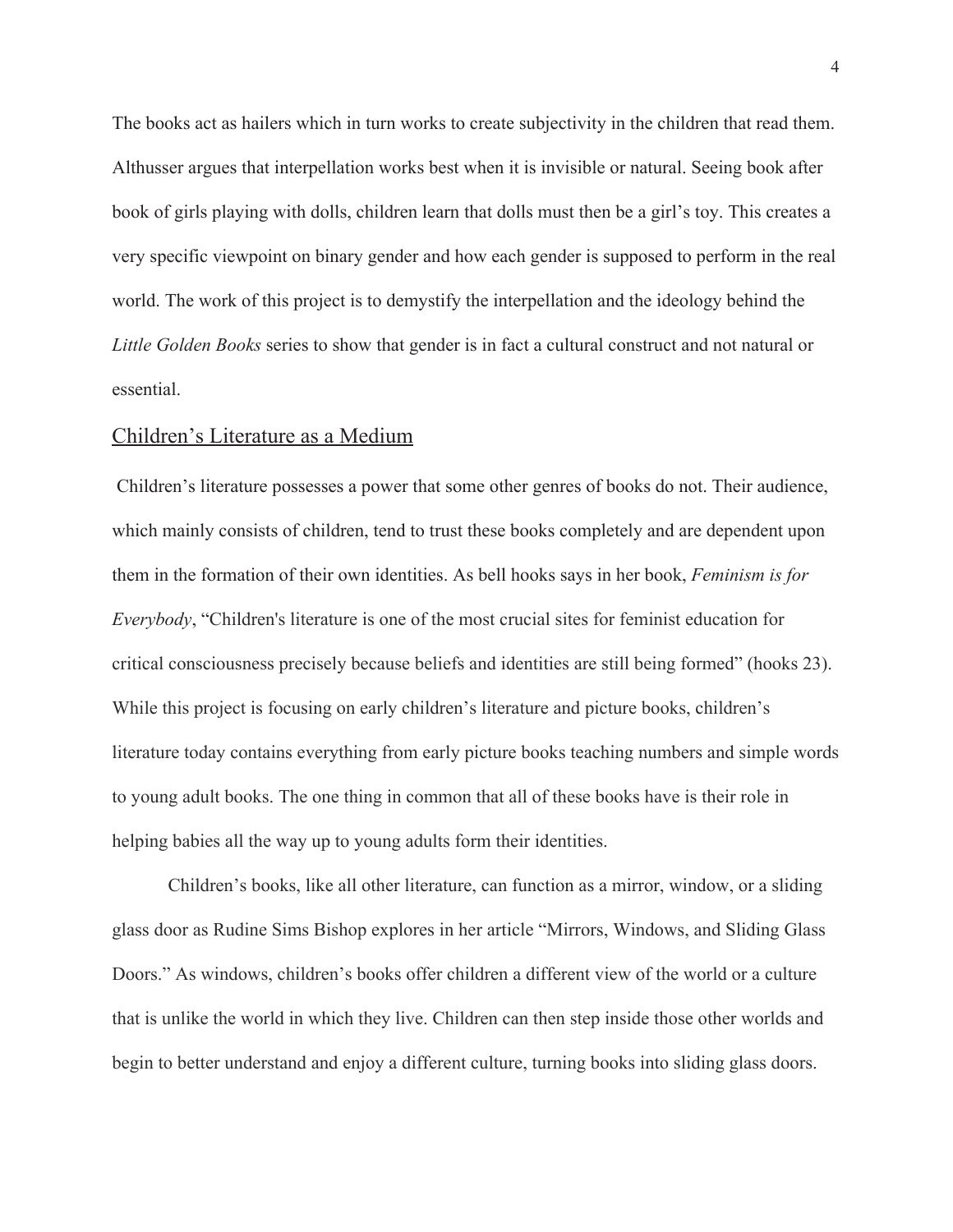However, most frequently in children's literature books function as mirrors, especially to white cisnormative children where they only see their reflection and reality in the books they read. Mirrors can be a good thing allowing literature to transform "human experience and reflect it back to us, and in that reflection we can see our own lives and experience as part of the larger human experience. Reading then becomes a means of self-affirmation and readers often seek their mirrors in books" (Bishop 1). Seeing themselves in the books that they read allow children to know that they exist in a larger world and that they matter within it. It is when they are only presented with one view of the world that children can then be negatively affected. "When children cannot find themselves reflected in the books they read, or when the images they see are distorted, negative or laughable, they learn a powerful lesson about how they are devalued in the society in which they are a part"(Bishop 1). This is why it is important to look at the types of children's literature that is out there and the overall narratives that they are perpetuating, especially in early children's literature. Children begin to form their identities by as early as three years old, when they can define their categorical self, which is when they can place themselves into basic categories. Children can then have a skewed view of themselves or the world when they are only presented with one narrative in the books that they read.

Children's literature is distinct in that it is not just for entertainment purposes. As Charles Temple, Miriam Martinez and Junko Yokota say in their textbook, *Children's Books in Children's Hands*, "good books can give children reference points for understanding their own experiences, lessons that may last a lifetime...Good books educate the imagination, as children stretch to visualize what it would be like to walk in the shoes of a character in a book" (5). Children's literature is crucial to the education of children in not only how they see themselves in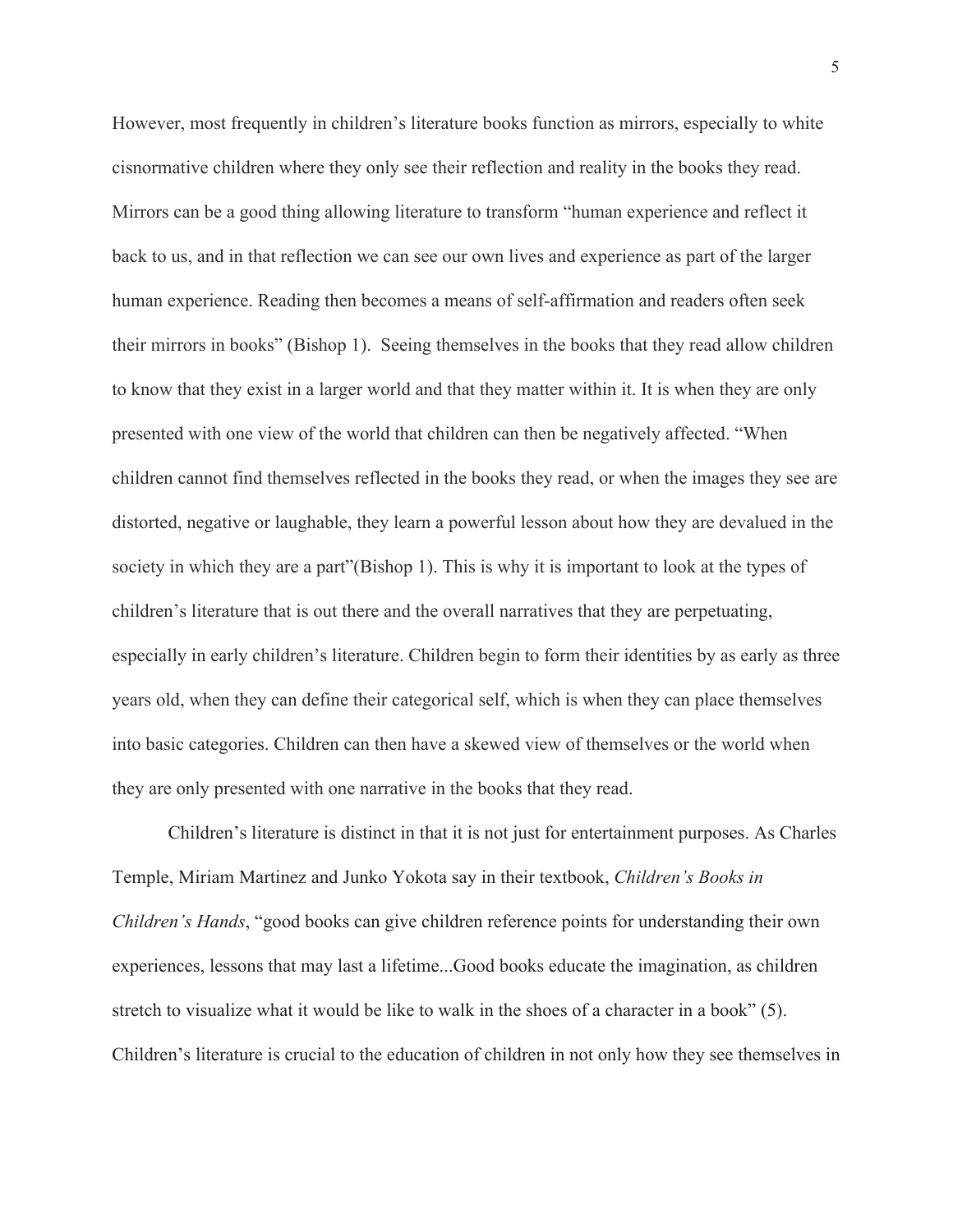the larger world but also in how they model themselves. Since children's literature can be defined as anything read to or for children both *Children's Books in Children's Hands* and *Children & Books* by Zena Sutherland work to try to narrow that definition. Sutherland argues that besides defining children's literature by what it is not, most children's literature falls into two categories, "the useful, didactic books that were written to instruct them in manners and morals, and the adult books they read for pleasure" (6) while Temple, Martinez and Yokota stick to the broader definition that it is everything written for children. However Temple, Martinez and Yokota do narrow down when it comes to what makes outstanding children's literature. They say that outstanding children's literature expands awareness giving children "names for things in the world and for their own experiences" (9) while also exposing children to a world they do not know. One thing that these authors agree on is that children's literature is educational. In picture books children see an image and hear a word and make connections to learn concepts. These concepts are crucial for children to understand the world and culture that surrounds them. In *Children's Books in Children's Hands* the authors also looked at how children looked and responded to the literature saying, "children make interpretations, analyze text and illustrations, and generate thematic understandings of stories" (396). Children understand so much more than adults think and seemingly harmless bedtime stories can leave lasting impressions on how children view the world and shape their own self-image. If children are read fairy tales every night where the princess can only be saved by the prince and the book ends with a wedding, children will learn basic binary gender roles from this. Sutherland argues that the message in all children's literature has to fulfill certain needs in children which include the need for security, the need to love and be loved, the need to belong, the need to achieve, the need for change, the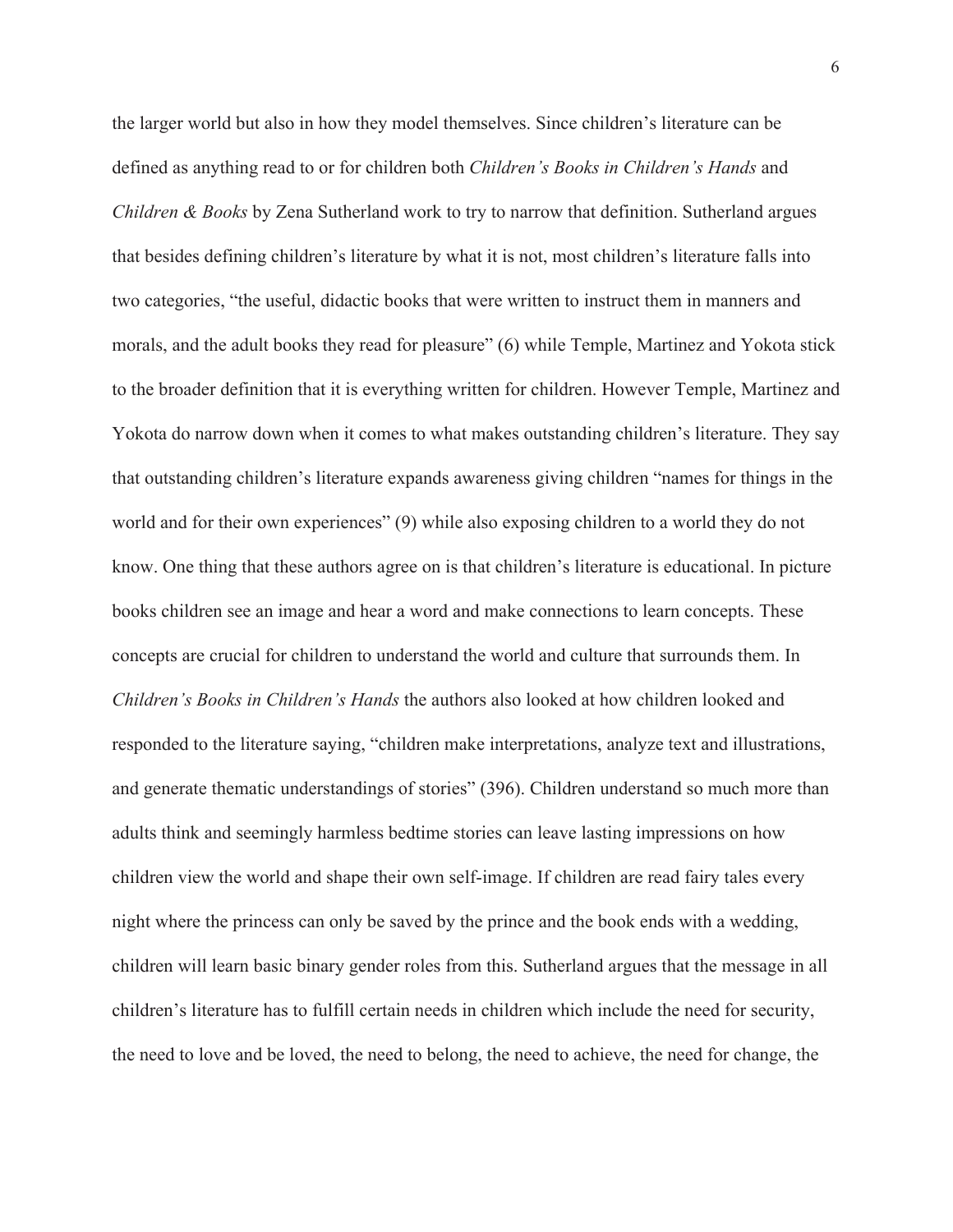need to know, and the need for beauty and order. By fulfilling these needs, children's literature is a crucial part in a person's psychological development. When children are only shown one narrative of the gender spectrum, they will learn to feel as though they do not belong in our society.

Since I am focusing on early children's literature, all of the books that I will be looking at are picture books. Picture books make up a huge amount of children's literature and are unique in that children do not need to rely on their imaginations to picture the stories that they are being told. In their book *How Picturebooks Work*, Maria Nikolajeva and Carole Scott explore the art form of picturebooks and say, "making use of semiotic terminology we can say that picturebooks communicate by means of two separate signs, the iconic and the conventional" (1). Iconic signs are those where the signifier is in direct correlation to the signified while in conventional signs there is no direct correlation between the two but those who exist in the culture that produced the sign have knowledge of it. Picturebooks are their own unique art form in the way that they use text and image to form a new understanding. This project will look at the signs used by the Little Golden Book series to show how it has continued to perpetuate the same gender bias ideology throughout the different generations since the series was created.

 Images can also be used to specify what the author and illustrator want the story to focus on when it comes to gender. Picturebooks tend to stick with common gender themes: boys are in blue and girls in pink. When Nikolajeva and Scott did look for more range they said, "we found it difficult to locate picturebooks where words and pictures tell different stories from the gender point of view: for instance, the verbal story being 'feminist' and the pictures more conservative in their gender construction, or the other way around" (108). Picturebooks have an immense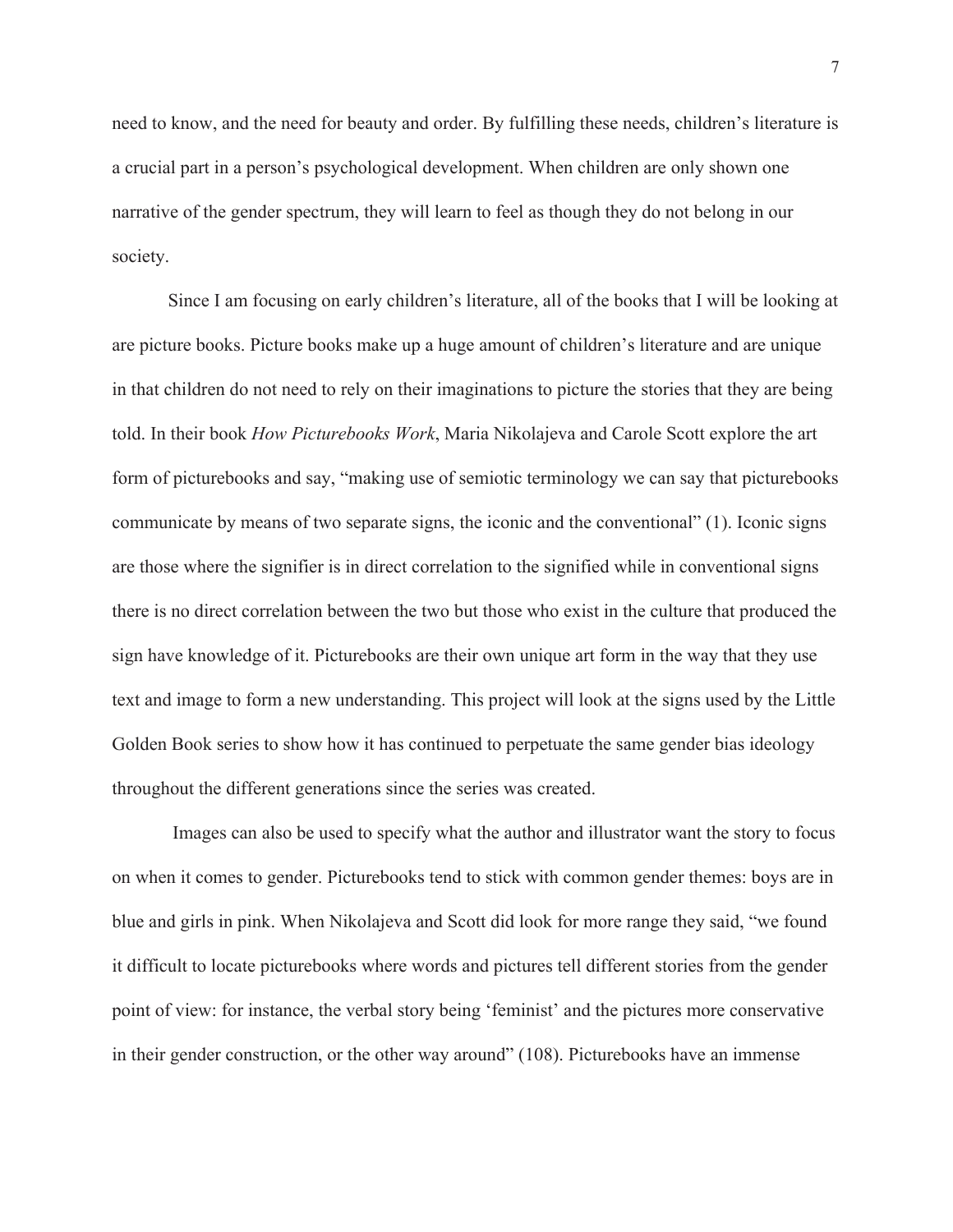power over children since their audience can only understand half of its content. Most children need an adult or older child to read to them so they really can only understand the pictures by themselves. The images that the illustrators use carry the power to define gender roles to children.

Books and music have traditionally been the first forms of media that children were exposed to; however, now children are exposed to all sorts visual media whether it is on television or on Youtube. I used to babysit twin girls, who at the age of four could work an iPad that gave them access to all sorts of media that I had little to no control over, while they had almost complete control over the videos they were watching. I was able to see first hand how children were consuming media and how it has changed from when I was young. As technology and new mediums keep arising, what impact do children's books still have on the creation of a child's identity? It seems that children today watch videos and television more than any other generation. The *Little Golden Book* series has continued to remain relevant to children by having collaborations with other popular children's culture. They have collaborated with Disney, Star Wars, Sesame Street, Paw Patrol, and other popular children's television and movie programs. This way children can read and learn more about their favorite characters in books as well as movies. This has also worked to lessen the impact that books have in creating a child's identity when children consume more media than ever. However, for the purposes of this project I will solely be focusing on children's books that are originals from *Little Golden* and do not have any associations with their collaborators that have television shows or movies.

#### Theoretical Framework and Methodology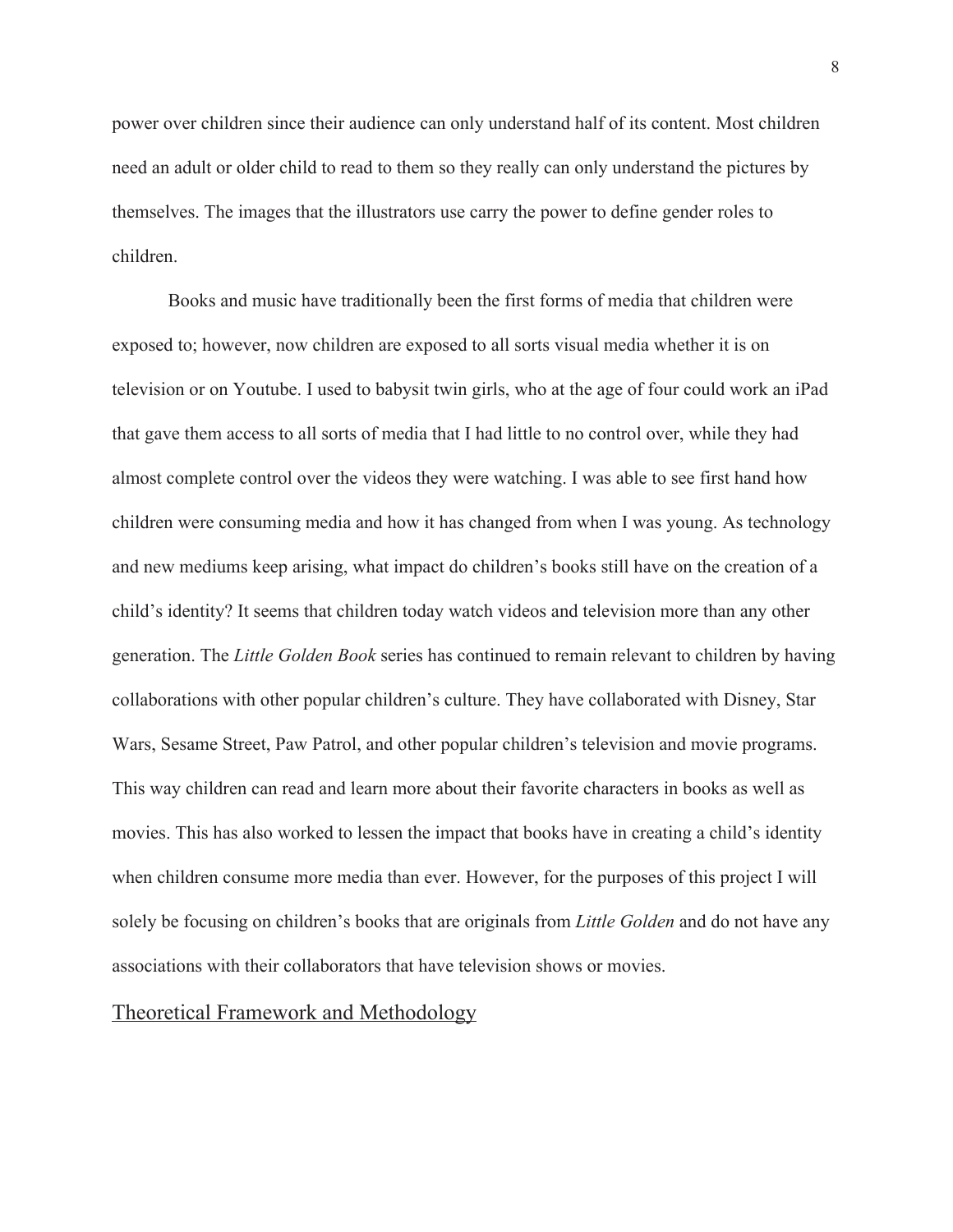When analyzing gender, I think the best theoretical framework to use is feminism. Traditionally the cisnormative view of gender is fixed and tied to a person's biological sex organs and chromosomal DNA. Feminism views gender as more fluid and the way that a person decides to identify themselves. Feminism looks at how gender is socially constructed, rather than at essential biological differences. The first wave of feminism happened in the late nineteenth and early twentieth centuries. Feminists of this time were focused primarily on the right for women to vote as well as other legal issues. During this time Mary Wollstonecraft advocating for the social and moral equality of the sexes. The first wave of feminism in the United States was closely related to the abolitionist movement, however it was mostly white women of a middle-class background that were the voice of the movement.

The second wave of feminism sprung up in the 1960s and lasted until around the 1980s. Women during this time were looking for equality in sexuality, the family, the workplace, with reproductive rights, *de facto* inequalities, and official legal inequalities. The second wave of feminism can be seen as a reaction to the return of domesticity after World War II. The ideologies surrounding the second wave began with Simone de Beauvoir and her book *The Second Sex*, published in 1949. She examined the notion of women being perceived as "other" in the patriarchal society and that male-centered ideology was being accepted as a norm and enforced by the ongoing development of myths. However, the second wave of feminism really kicked off in America with Betty Friedan's book *The Feminine Mystique* which took some of Simone de Beauvoir's ideas and articulated them into the "problem with no name" that was plaguing American housewives, the systemic sexism that taught women that their place was in the home and that if they were unhappy as housewives, it was only because they were broken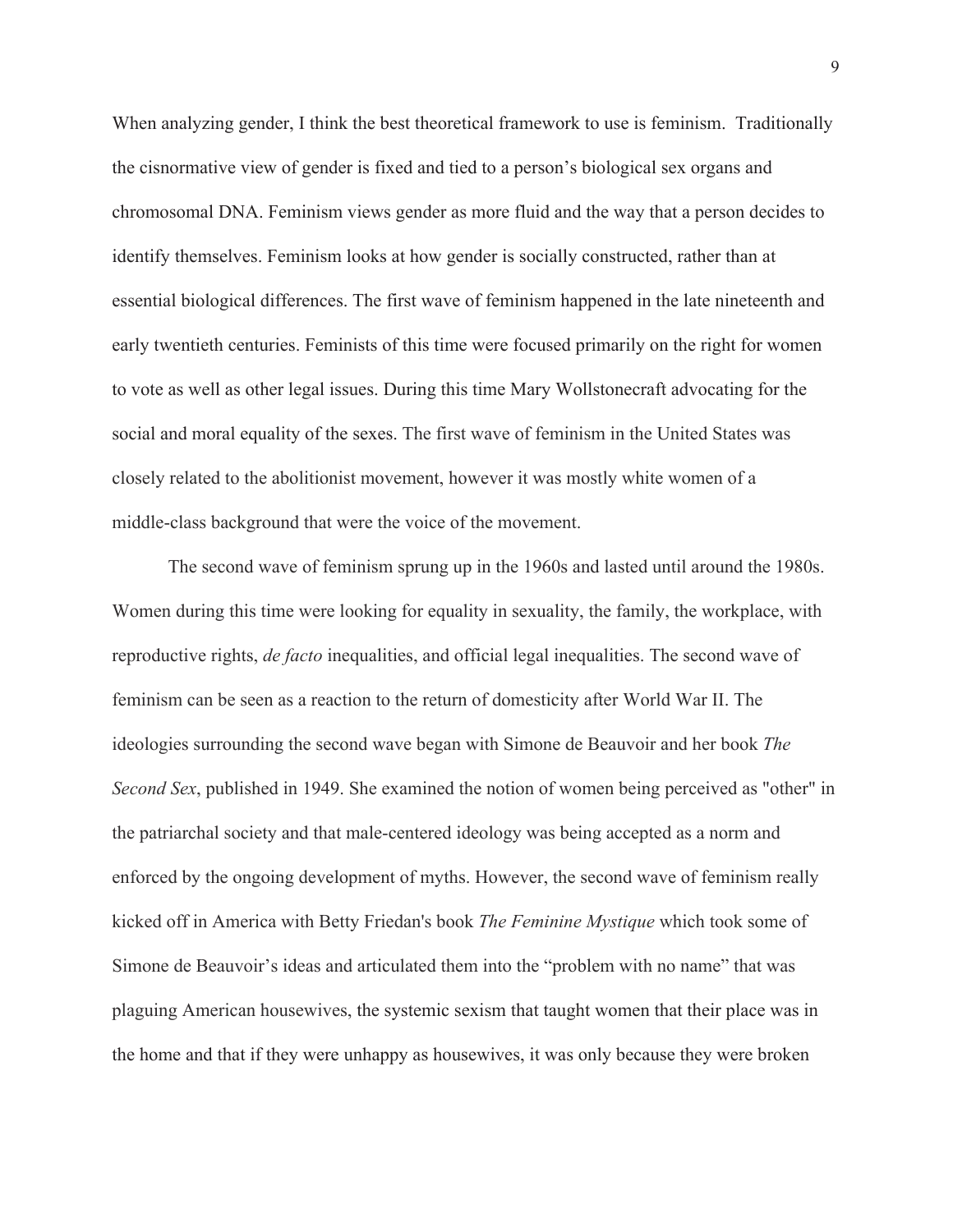and perverse (Grady). This second wave of feminism secured a lot of legal rights for women with The Equal Pay Act of 1963, Title IX, and *Roe v. Wade*. The second wave cared deeply about the casual, systemic sexism ingrained into society and the belief that women's highest purposes were domestic and decorative, as well as the social standards that reinforced that belief. Their main goal was to point out and name sexism in our society and work on dismantling it. The second wave of feminism lost steam as society continued to paint feminist as angry, bitter, and hating all men, as well as debates within the feminist community about race and class since the "problem with no name" mostly affected white middle class women.

The third wave of feminism can be traced to the early 1990s with the Anita Hill testimony and the emergence of the riot grrrl groups in the music scene. It was during the third wave that the term intersectionality took prominence in the movement. Intersectionality, which was introduced by Kimberlé Williams Crenshaw in 1989, was used to describe the idea that women experience layers of oppression that includes gender, race and class. The third wave also included Judith Butler's views of gender performativity. No one is born a gender, rather gender is a phenomenon that is produced and reproduced constantly in how children act and what they see in the world. The way that gender normative roles are taught to children turns the culturally constructed gender roles into essentialized categories. With the emergence of the internet, the third wave of feminism was able to create a global community for feminist to fight for a wider range of human experiences that included the fight for trans rights for the first time. The third wave worked to break down all essentialized categories when it came to gender. So for this paper it is important to understand where the feminist movement came from, but I will mostly be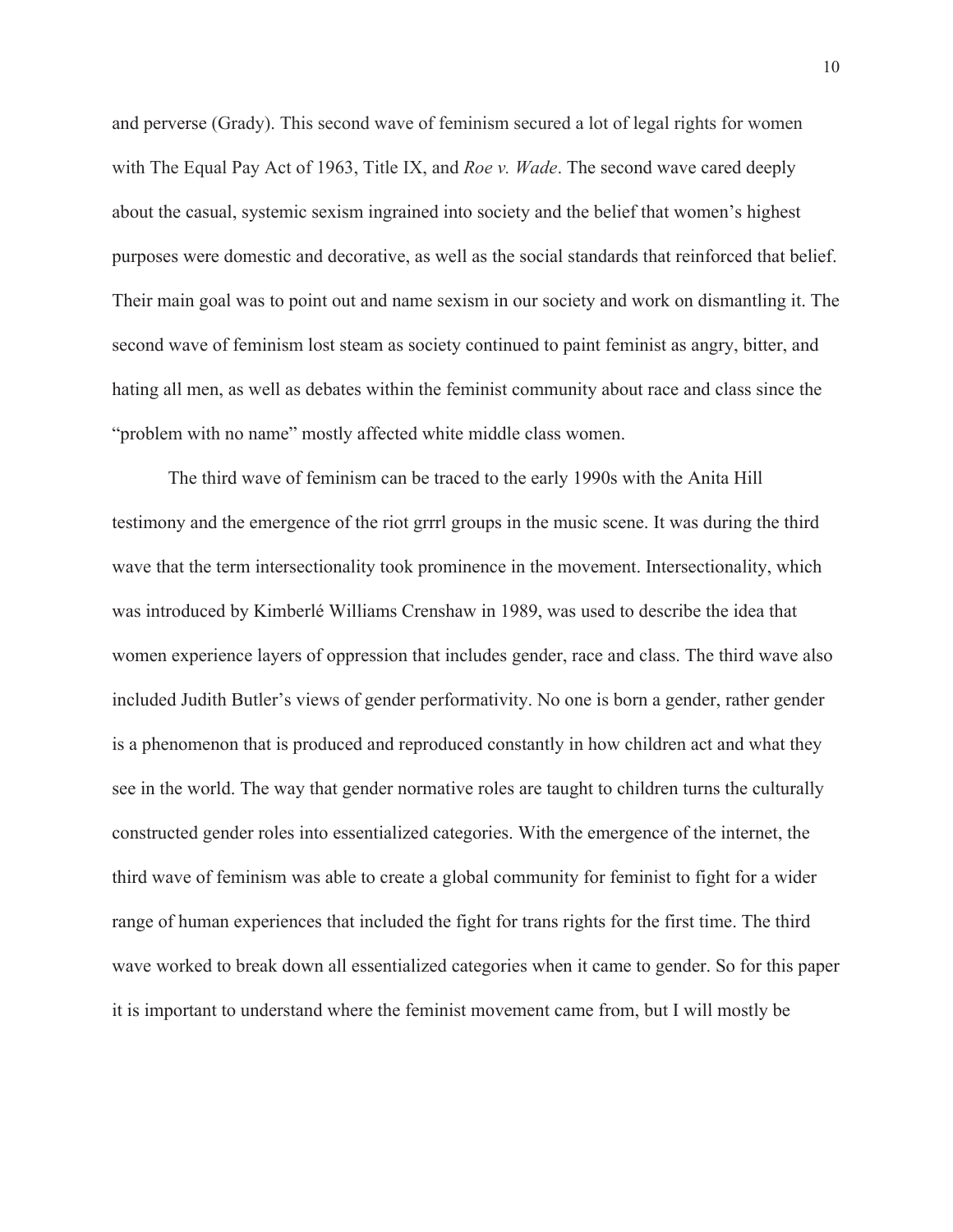working with the concepts from the third wave and their work with breaking down gender categories and their intersectionality.

As bell hooks says, "simply put, feminism is a movement to end sexism, sexist exploitation, and oppression" (hooks 1). While the word feminism brings up mixed emotions in most people, hooks' definition is the one that I choose to work with since at its core all feminists want equality not just for women but for everyone. Feminism is not about making men the enemy, and in many ways feminism is about helping men to succeed by getting rid of the "white supremacist capitalist patriarchy", as hooks calls it. hooks includes race and class in her description of the patriarchy because humans do not exist as one thing, we exist within races, classes, and sexes which are almost impossible to separate. As long as this white supremacist capitalist patriarchy "socializes boys to be 'killers'...patriarchal violence against women and children will continue" (hooks 65). As much as feminism is about tearing down the patriarchy to protect and uplift women, men will also benefit from the movement. As girls are being told to look pretty and stay in the home, thus confining them to certain subjectivities, boys are being told that they need to be aggressive and support a family, which is also confining them to almost the opposite subjectivities as girls. The feminism that I will be referencing is about breaking down these binaries that say men and women must be opposites that only do specific tasks.

Feminism also looks at how gender is categorized and placed in a hierarchy giving the power to men. I want to look at the "sex/gender" system, which is defined as a set of arrangements where a society transforms biological sexuality into products of human activity. Since I am analyzing how gender performativity is taught to children through the roles that characters play in the books and what a female and a male look like, I will also be using Judith

11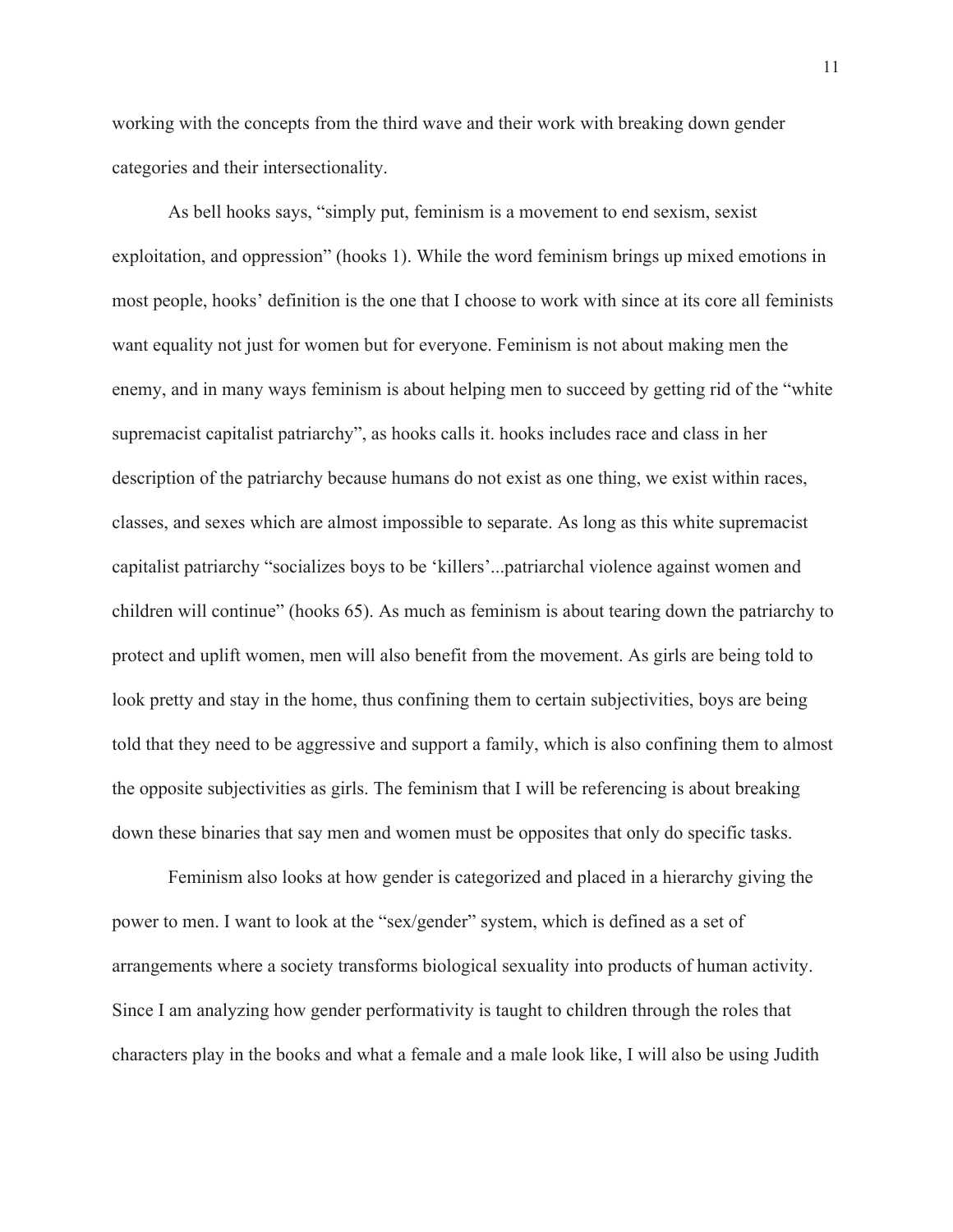Butler's theories of gender performativity. I explore how children are taught to accept specific gender roles and how gender is performative. No one is born a gender, rather gender is a phenomenon that is produced and reproduced constantly in how children act and what they see in the world.

Gender schema theory (GST), which is taken from feminism's views on gender, posits "that depictions of female and male gender roles impact children's development of gender identity...GST states that the focal point of analysis must be on gender roles and whether or not they perpetuate stereotypes, as gender bias depicted in children's books can contribute to children's socialization and self-identity" (Koss 33). Gender schema theory, which was introduced in 1981 by Sandra Bem, works with how individuals are gendered in society and how biological sex characteristics are essentialized and transmitted throughout a society. "Children develop ideas and theories about what it means to be masculine or feminine (called gender schemas) from an early age and use these theories to categorize information, make decisions, and regulate behavior" (Starr and Zurbriggen 567). Bem uses gender schema theory to talk about how societies create and enforce gender schemas and pass them onto children, sometimes unconsciously. Bem argues for the importance of the gender schema theoretical framework by saying, "Specifically, gender schema theory argues that because American culture is so gender polarizing in its discourse and its social institutions, children come to be gender schematic (or gender polarizing) themselves without even realizing it. Gender schematicity, in turn, helps lead children to become conventionally sex-typed" (qtd. in Starr and Zurbriggen 567). By looking at the *Little Golden Books* through the theoretical frameworks of feminism and gender schema I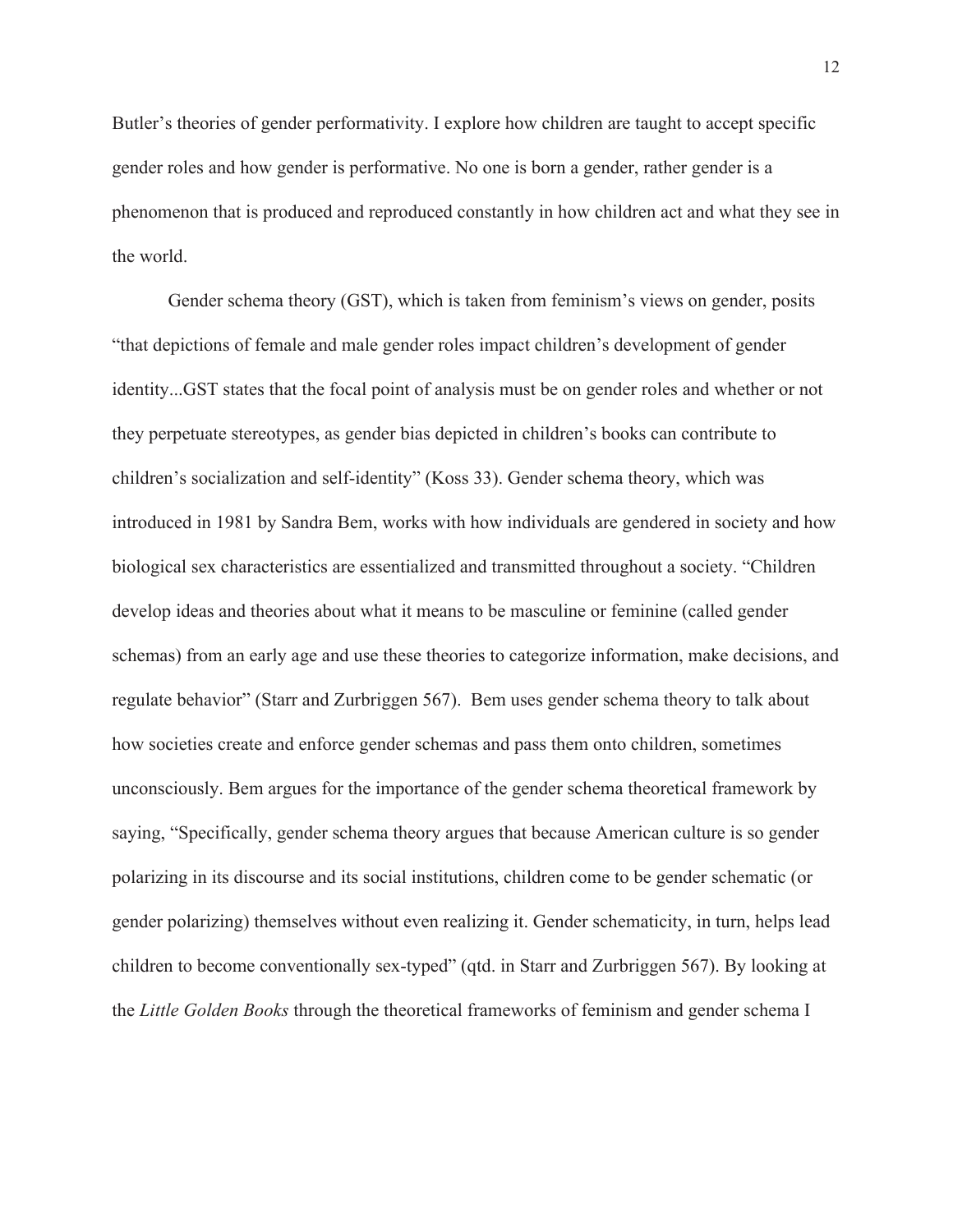was able to deconstruct how the books are recreating the cisnormative gender roles and teaching them to children as examples.

The theory of interpellation was introduced by Louis Althusser to show how we encounter our culture's values and internalize them and make them a part of ourselves. Interpellation works by creating subjects through a culture's institutions and the dominant ideologies those institutions propagate. As Althusser says in his article, "Ideology and the Ideological State Apparatuses"

I shall then suggest that ideology 'acts' or 'functions' in such a way that it 'recruits' subjects among the individuals (it recruits them all), or 'transforms' the individuals into subjects (it transforms them all) by that very precise operation which I have called *interpellation* or hailing, and which can be imagined along the lines of the most commonplace everyday police (or other) hailing: 'Hey, you there!' (np).

As we are born "always already subjects" as Althusser says, we are born into a culture that already has ruling ideologies that govern how the society works, and as we are born we are labeled male or female on our birth certificates interpellating us into our culture's gender ideology.

Since I am looking at a series of books, I used narrative and textual analysis to deconstruct them. The narrative analysis lets me look at how the messages about gender are created and told in a specific way that tells the story of what a man and a woman are to children. A textual analysis in combination with the narrative analysis allows me to look at the books as a whole. Using a textual analysis, I was able to fully dissect the language used in the books to help me figure out the messages that the books are reproducing. I also studied the signs and words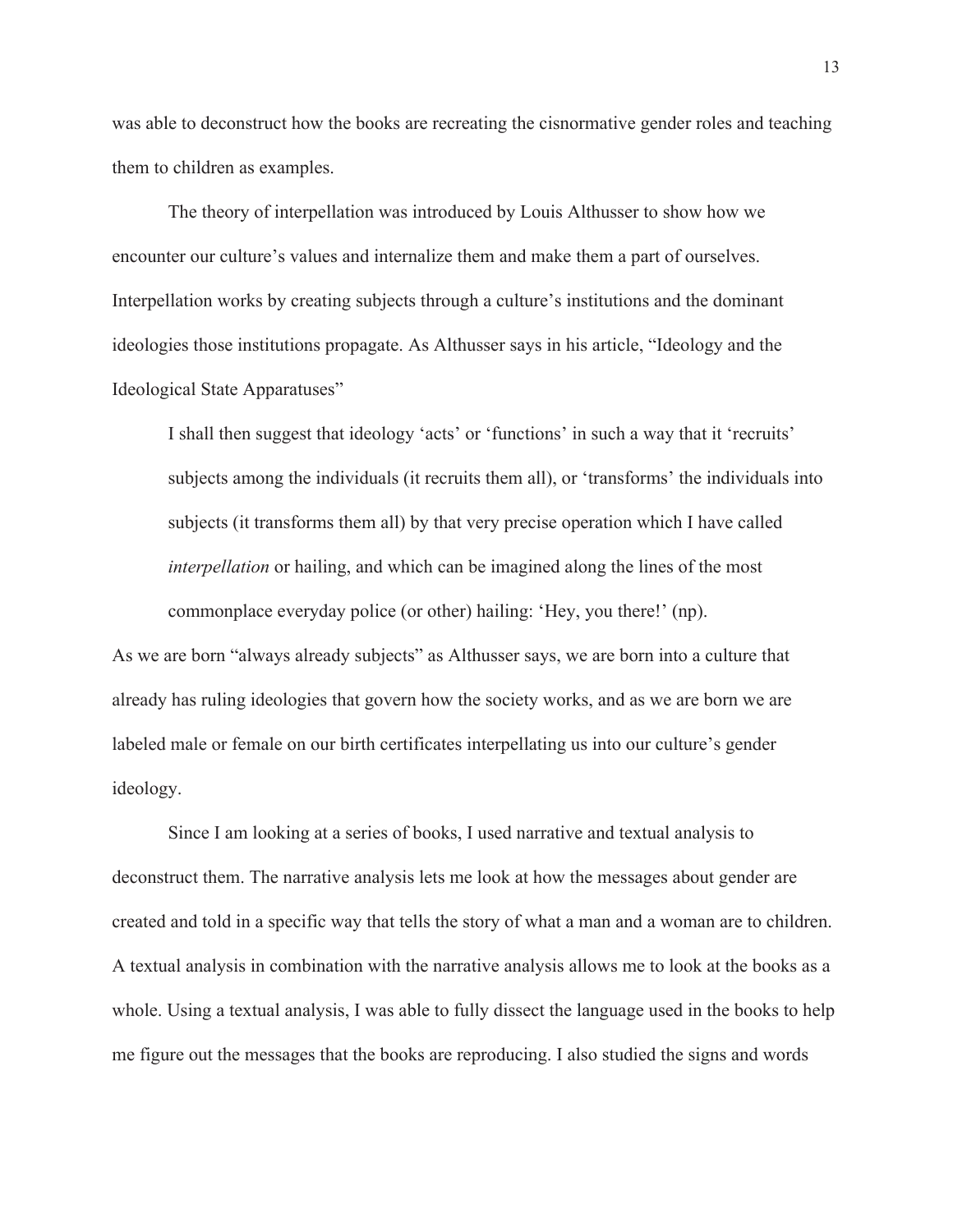that are being used and the stories that being sold to parents and children. Since the books have been around for a long time I want to deconstruct the messages that they are trying to create through hermeneutics and looking at the history that these books have been through. The combination of all of these methods helped me to provide a full picture of the gender construction that is made and taught to children.

Cultural studies is concerned with how culture is produced, enacted and consumed, I cannot do that without also analyzing the images that make up the majority of the pages of the books. When most kids first get introduced to the *Little Golden Books* they can not read them, but they can look at the images and hear the words being spoken by their parents or another adult. They can really only consume the images by themselves. The images subtling tell the story of gender, in a powerful way, because this is how children first see the outside world. Children can be told about a tiger or an elephant, but it is when they see what those animals look like in real life they can fully understand the concepts; the same can be said when telling them about gender roles.

In order to best analyze how the *Little Golden Book* series has been perpetuating the same cisnormative gender bias since the 1940s I need to take a historical approach when looking at the books in the series. I organized all the books that *Little Golden Books* has published and took out all the ones made in collaboration with Disney, *Sesame Street,* Barbie and with other popular children's culture brands. I want to focus on the impact that *Little Golden* made and continues to make without the connotations that Disney and other children brands bring to the books. I also took out all the books that focus on counting and the ABC's, I want to focus on the children's books that tell a narrative and explore how that narrative is transformed into various gender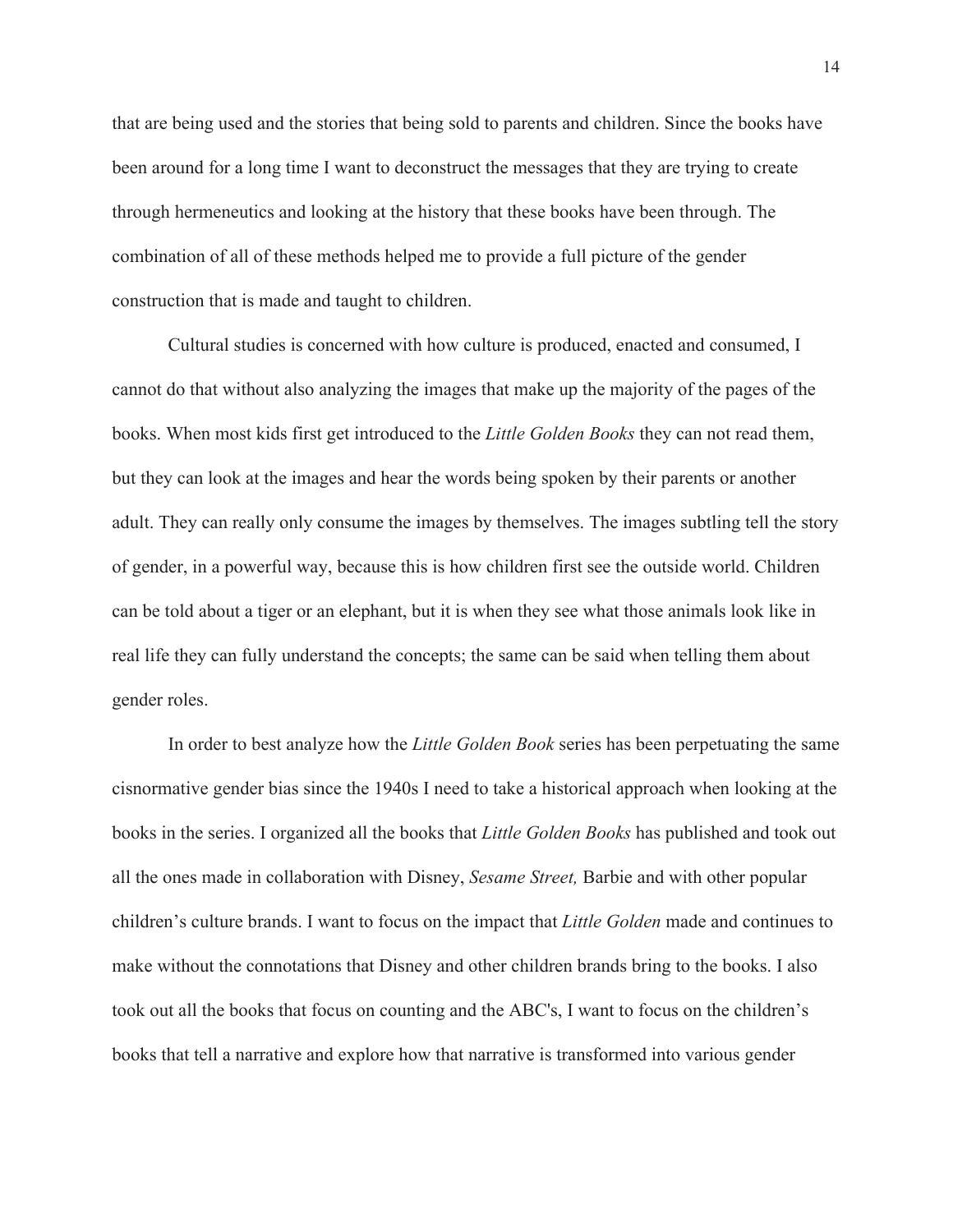identities. I organized the remaining titles by the year that they were published. I took a random sample from each decade to show the gender narratives that are being shown and explored in each book. I deconstructed each of the books and looked at the stories that they tell as well as the images that they use to tell those stories. I want to look at they types of characters that are created, are they flat or round? And what role does gender play in the creation of those characters. I paid a close attention to where each character is seen and what kinds of dialogue they have. Are women only seen as mothers inside the home or do they have agency over their own lives? Using these questions, I explored how gender is recreated in the *Little Golden Books*  are taught to children.

In her book *Excitable Speech: A Politics of the Performative*, Butler asks "Could language injure us, if we were not, in some sense, linguistic beings? Beings which require language in order to be? Is our vulnerability to language a consequence of our being constituted within its terms?" (1-2). Children's books are used to introduce children to language, more specifically the written and visual language of a culture. Butler is looking at which words injure and how calling someone a name can affect their own identity. "By being called a name, one is also, paradoxically, given a certain possibility for social existence, initiated into a temporal life of language that exceeds the prior purposes that animate the call" (2). Children are inaugurated into a speech of a culture that then defines their subjectivity. Simply put by being interpellated into a culture through language, children are than subjects of what a certain social existence. By labeling a child male or female when they are born, puts the weight of those terms on that child for the rest of their lives.

#### Materials: The *Little Golden Book* Series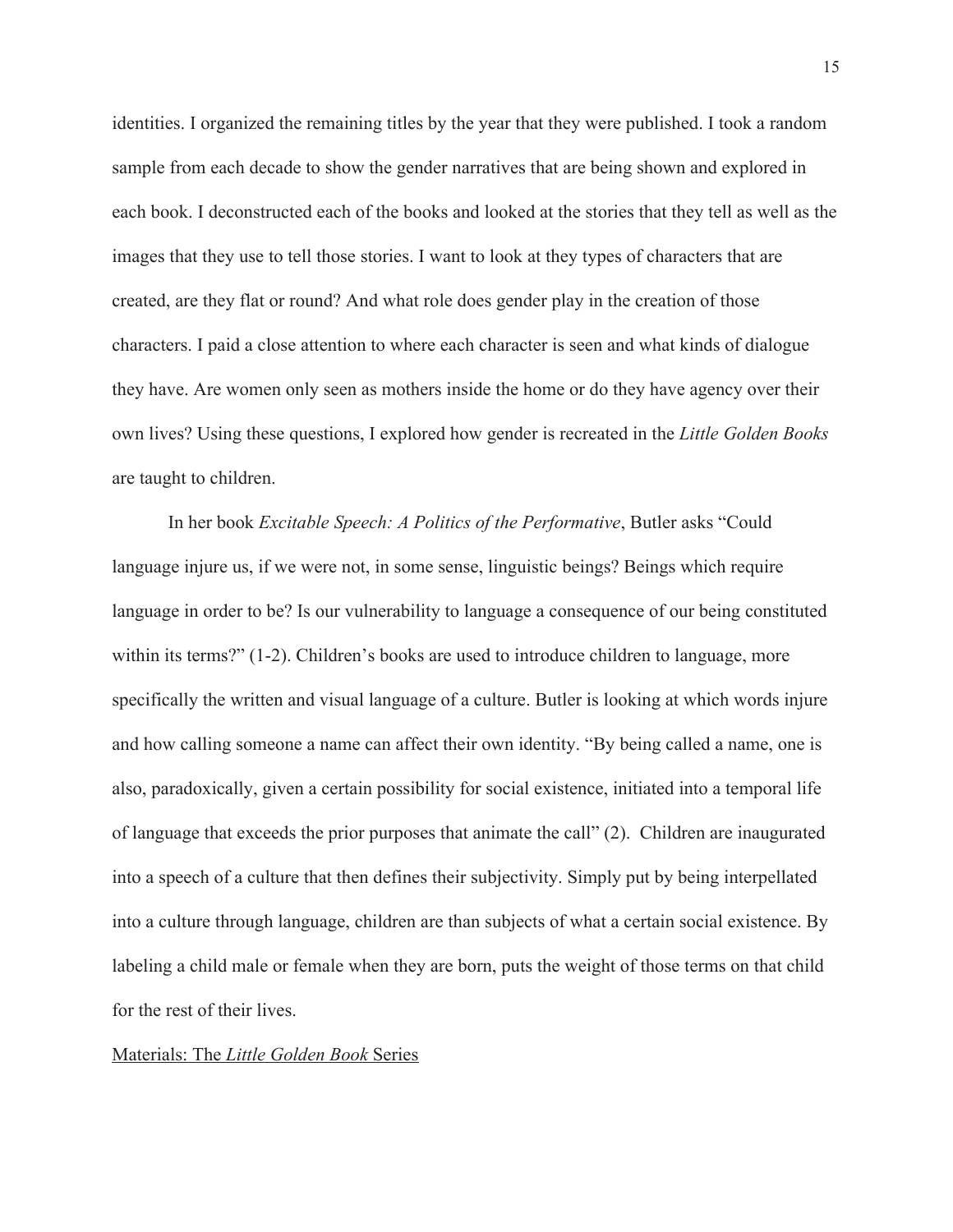In 1942, a collaboration between the Artist and Writers Guild (a division of Western Publishing) and Simon and Schuster led to the creation of the *Little Golden Book* series. Georges Duplaix, who was the head of the Artist and Writers Guild at the time, wanted to make good quality children's books that were affordable and durable. This led to the  $25¢$  revolution, while other children's books were being sold for \$2 or \$3. This was a risky venture for everyone involved, but because they printed a run of 50,000 copies of each book instead of the standard 25,000 they were able to keep the cost of their books low. Within five months of the first printing, a third printing had been exhausted with 1.5 million copies sold. Due to the high printing volume, Western Publishing was allotted more paper during the World War II rations than rival publishers. "Overwhelmed by the public's response, the publisher felt compelled that spring to apologize to booksellers both for continuing shortfalls in its inventory and for the decision to postpone the release of the next four *Little Golden Books* from February to May 1943" (Marcus 51). World War II helped cement *Little Golden Books* as a competitor in the children's publishing game. In her "My Day" column, First Lady at the time, Eleanor Roosevelt urged parents to read aloud to their children as a way to boost morale and *Little Golden Books* gave parents an ample supply of books to choose from. The low cost helped parents feel thrifty in a time of war. The books even came with patriotic messages for kids. On the back flaps of some of the books featured ways that the beloved characters they were reading were helping in the war effort and how the children could help as well. In 1947 5 million books were sold.

The *Little Golden Book* series also worked hard at marketing their books unlike the other publishers at the time. "To encourage retail customers to make multiple purchases, booksellers were given cardboard slipcase boxes gaily printed to resemble suitcases and sized to hold either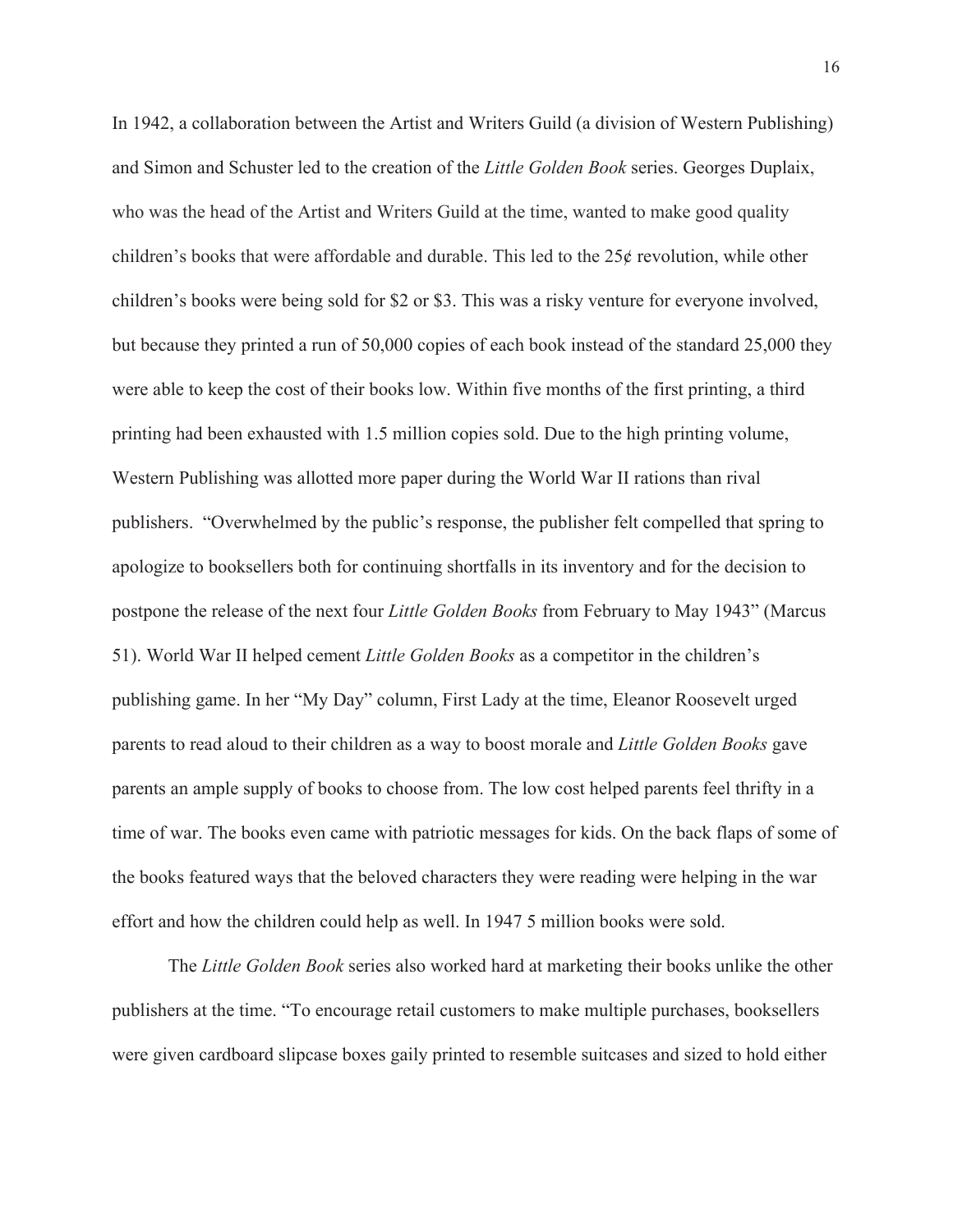four or six books each" (Marcus 51). Also when they released their book *Doctor Dan the Bandage Man* they teamed up with Johnson & Johnson to sell the book along with bandaids. They ran print and television ads that marketed the two products together. While other children's literature at the time was working on being established and getting praise by librarians, the Golden Books were "in stark defiance of this well-established pattern, *Little Golden Books* were designed as impulse-buy items that parents would purchase not because an authority had praised them but because the books were affordable, visually appealing, and ready at hand" (Marcus 57-58). The books had colorful and happy covers that children gravitated towards and because of their low-cost parents were more inclined to buy the books for their children.

Perhaps the greatest marketing tool utilized was making children active participants in their reading. "The series number assigned to each book made it easy for youngsters to keep track of the titles they did or did not yet own. The name plaque printed on the inside front cover, bearing the legend "This Book belongs to," reinforce the child's pride in ownership" (Marcus 59). Due to the cheap price, parents did not mind if their children wrote in the books and children were able to start creating their own libraries out of the *Little Golden Books* that they collected. Each book is unique to its owner.

The *Little Golden Books* series worked hard to make sure that their titles remained relevant throughout the decades. They collaborated with the best children's authors and illustrators like Margaret Wise Brown, Richard Scarry, and Garth Williams due to their access with the Artist and Writers Guild. They also kept up with trends in children's popular culture. Five years after Walt Disney created Mickey Mouse, in 1933 while the *Little Golden Books* were still just an idea, Western Publishing reached out to Disney to license the character in their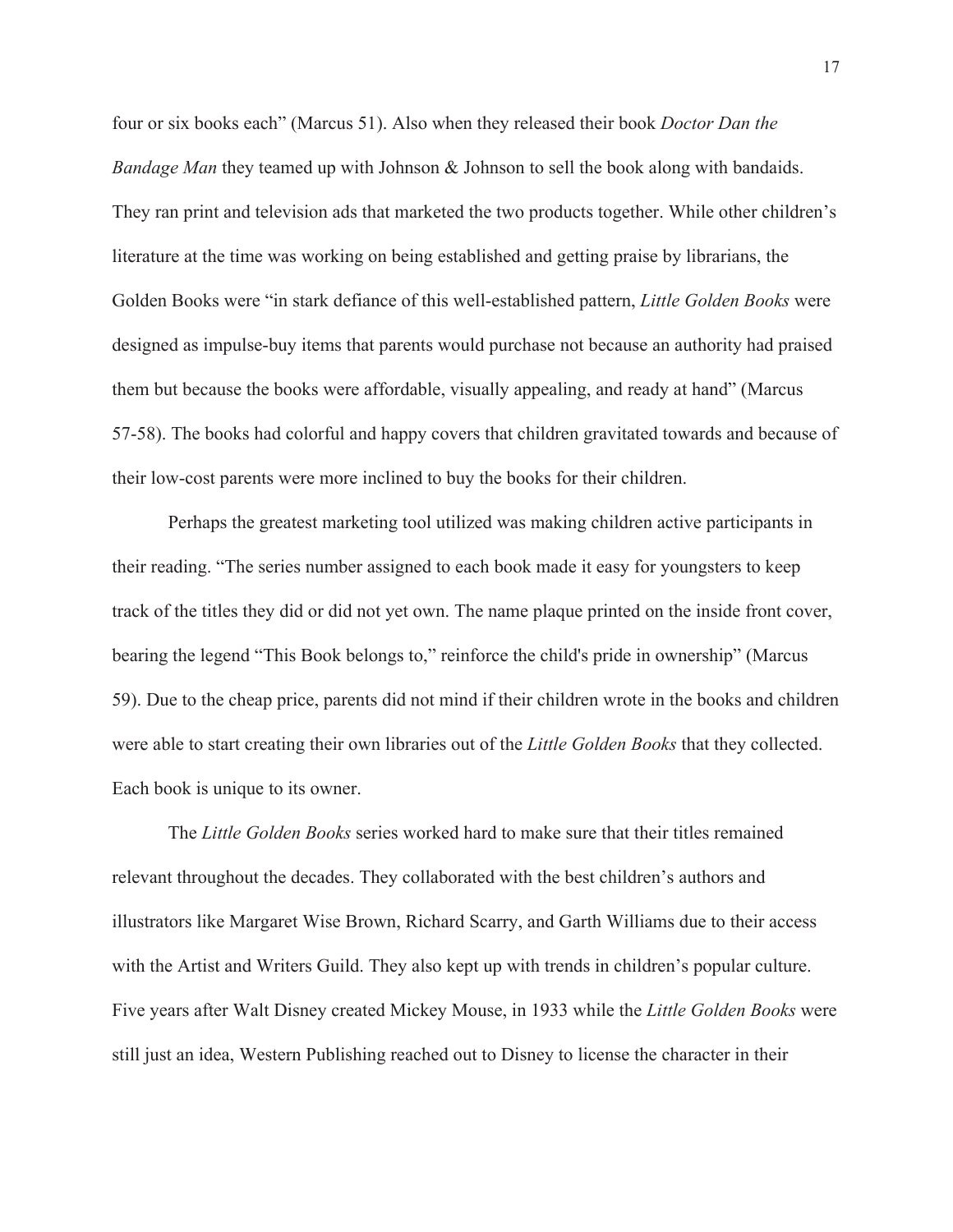books. Since its creation Disney has always been a part of the *Little Golden Books*, and in 1971 the people at *Little Golden Books* saw the potential in a new children's educational show called *Sesame Street* and has worked in publishing their characters in their books ever since.

In the 1960s, there was a push to have a more psychological component to children's books to help them better understand themselves. "As undergraduate psychology courses demystified the entire field for growing numbers of Americans, and a seeing a therapist began to lose its stigma, experts in childhood development urged that children's books be given a more definite role in helping young people to "cope" with their emotional growing pains" (Marcus 191). Writers at *Little Golden Books* teamed up with Dr. Robert E. Switzer, director of the Menninger Clinic's Children's Division to come up with new books that parents could read with their children to help the children understand what is going on with their emotions and psychological development. The first four titles produced were *I'm a Boy*, *I'm a Girl*, *Sometimes I Get Angry*, and *Look at Me Now!*. While these books were created to help children these titles suggest that they also have strict guidelines when it comes to gender. There is a book for boys and a book for girls which clearly defines that there are only two genders and that this is how each of those genders should behave.

In order to best understand the gender and sexuality categories that *Little Golden* has worked to create over the many decades, I looked at a random sampling of eight books that they have published throughout the years. These include books that are all original *Little Golden* books and none that are done with any of their collaborators, such as Disney or *Sesame Street*. I focus on the narratives that *Little Golden* in working to create and sell and not get confused by the narratives that a company like Disney has already worked to create for children. I also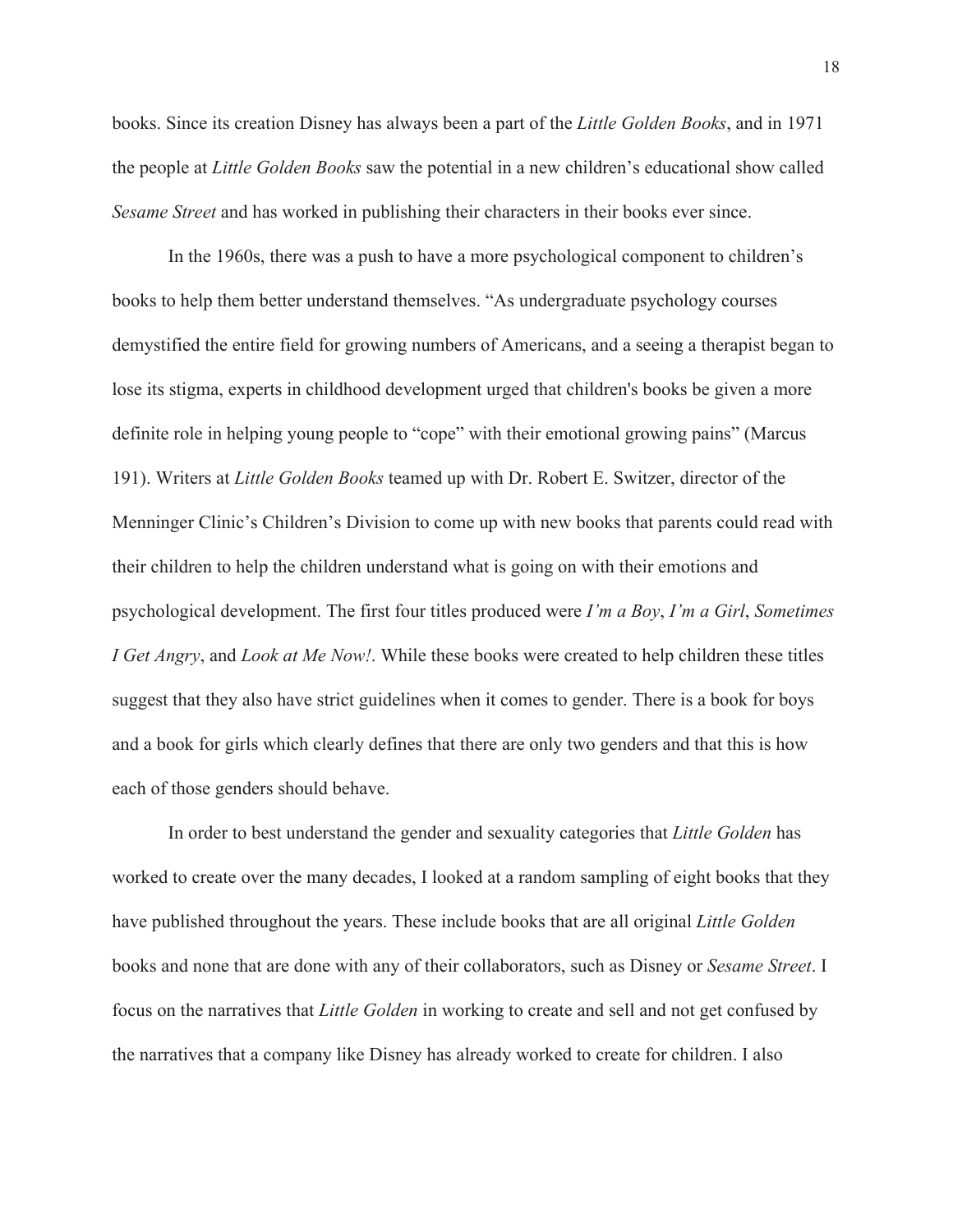filtered out all the books that had animal protagonists since I wanted to focus on books that had children as the protagonists. These are the books that truly mirror the outside world to children.

### Analysis of Books and Findings

#### *Little Golden Books* in Postwar America

In 1949 *Little Golden Books* published *We Like to do Things* by Walter M. Mason and illustrated by Steffie Lerch. It shows children doing various activities that they like. Throughout the book the boys and the girls are mostly separated in the activities that they like to enjoy. This separates the genders and shows that the two have separate and opposite identities and activities that they should like to enjoy. The boys are seen making things, raking things, shaking things, gluing things, and chewing things, while the girls are shown sewing things, growing things, blowing things, patching things and hatching things. All of the activities have been gendered throughout the years this book takes those cisnormative gender roles and is teaching them to their children readers.

Once the book established that boys and girls are different through their separate activities, it shows how the two different genders each do the same task but in different gendered ways. Both genders are seen strutting to things, cutting things, bending things and mending things, however how they are doing those tasks are completely different. When the children are shown strutting to things, there are two boys. One is dressed as a soldier with a toy sword marching, while the other boy is dressed as a Native American wearing a feather headdress with his arms crossed, which is also culturally insensitive. The girl in the illustration is seen in a dress as a majorette. Majorettes are baton twirlers whose twirling performance is often accompanied by dance or gymnastics, and they are primarily associated with marching bands during parades.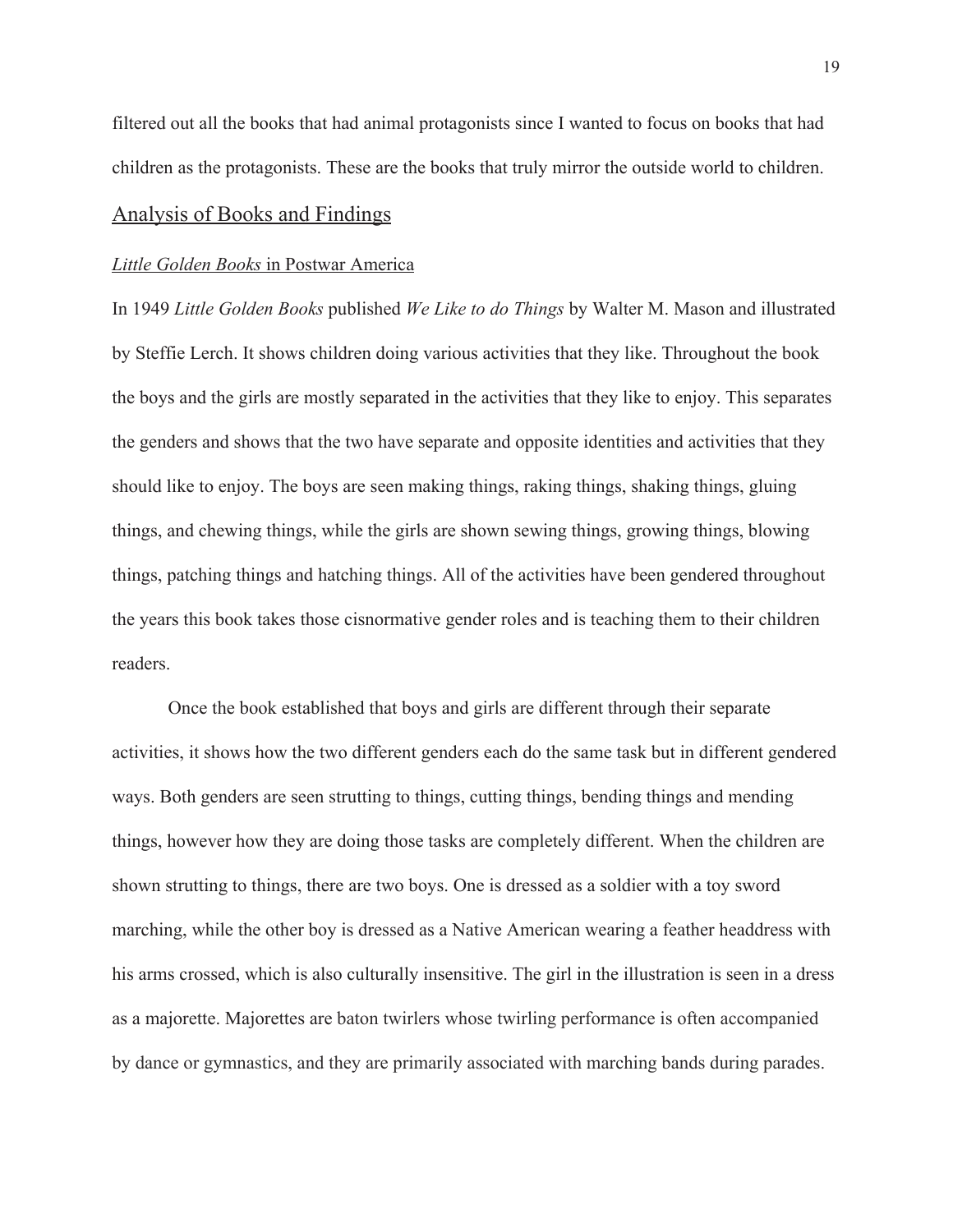While any gender could be a soldier or a Native American, majorettes are only women. Women are pigeonholed into gendered costumes while boys are allowed to be whatever they want.

When the children are cutting things, again it shows the children in separate gendered tasks. The girls are wearing pristine bows and dresses as they cut a rose and cut a birthday cake. The boy, however, is in a field shown with dirty clothes and mud on his face as he carves a whistle for himself. A similar scene occurs when the children are shown bending things. One boy is working on a construction protect while the other boy is wearing a Native American headdress and making himself a bow with arrows around his feet. The boys are outside playing and being adventurous, while the girl is shown inside making Christmas decorations of mistletoe. It is shown that it is the girls job to make the home pretty and prioritize that. This is even more apparent when the children are shown mending things. Girls are shown to be sewing things, patching things, and on the page on mending things again the girl is shown sewing. By showing girls sewing, repetitively throughout the book it enforces the message that sewing is girls' work.

In 1949, when this book was published, America was coming out of World War II and returning to everyday life. Women that were needed to work in factories during the war were told to go back into the home so the returning men could have their jobs back. It is no wonder why the children's book of the era wanted defined gender roles to show were women belonged and where men belonged.

In 1950, *Little Golden* published one of their classics, *Doctor Dan the Bandage Man* by Helen Gaspard and illustrated by Corinne Malvern, which was reprinted in the 1970s and 1990s. *Doctor Dan the Bandage Man* is about a young boy named Dan who gets hurt and gets a bandage and then gives bandages to his sister, his sister's doll, the family dog, and even his dad.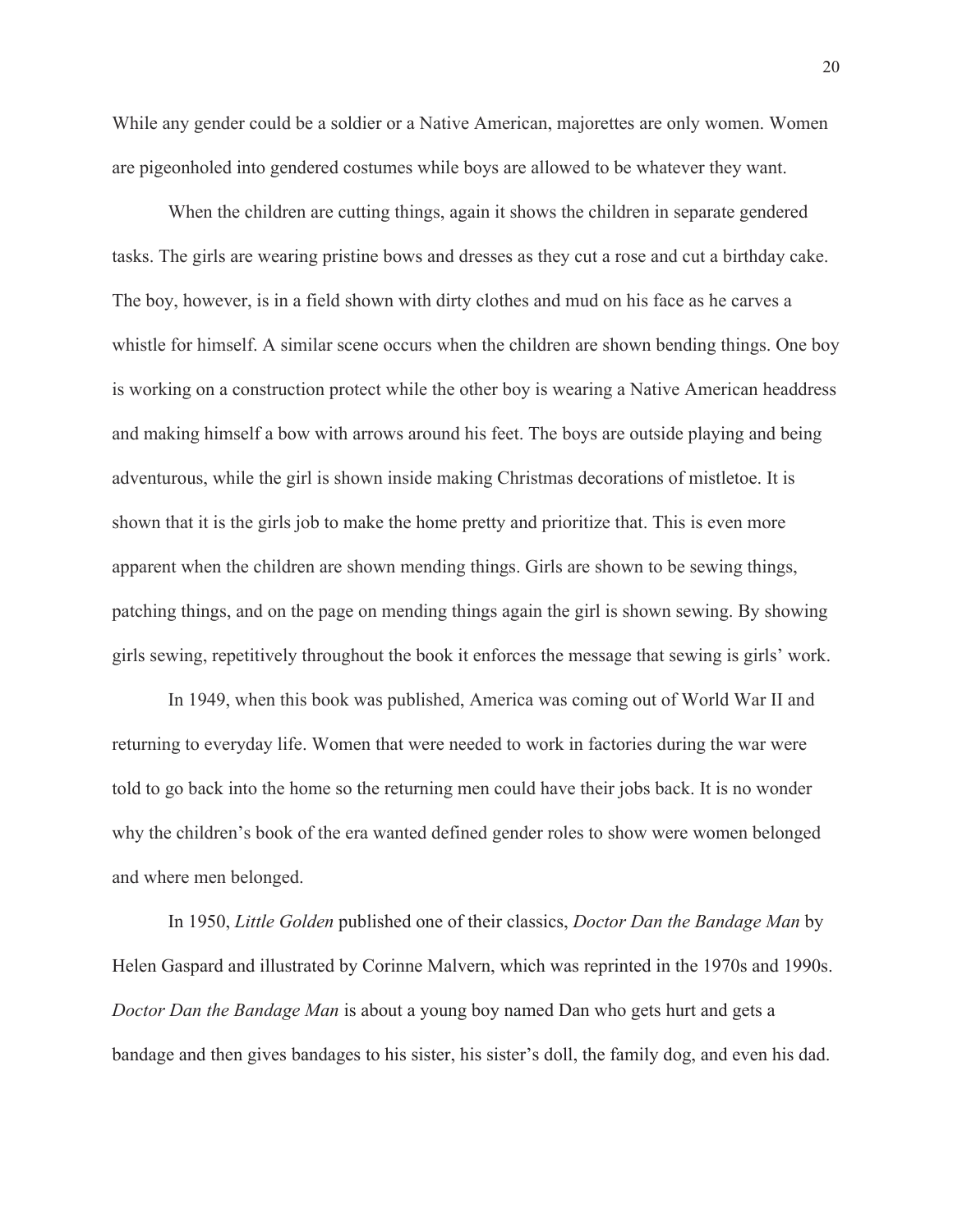The story is rather simple however it does seem to only show one side of boyhood and masculinity. When Dan gets hurt playing cowboys with his friends, all of which are male, he runs to his mom. "Now his mother was always glad to see Dan. But a cowboy crying? How could that be? 'Why, that's nothing to cry over,' Mother said when she saw the bright red spot" (Gaspard np). Lissa Paul and Philip Nel in their book, *Keywords for Children's Literature,*  looked at the term girlhood, they also looked at what the term boyhood means and comes from. The term boyhood goes all the way back to when boy referred to someone of lower status or a slave yet the term manhood "is often defined by the ability to dominate, care for, or exercise power over others, but such behaviors can be difficult or impossible for male youths, poor men, or men of color" (Paul and Nel np). Thus boyhood as a term has always been complicated as being a boy means being an incomplete man. Here boys are shown to be playing men as they play cowboys in the full outfits while shooting at each other with fake guns. When Dan runs to his mother for comfort it is also telling children that mothers are there for comfort, however the book does not give the mother a name and she is shown as being a person who's only responsibility in the world is to take care of Dan. The mother also remarks that cowboys cannot cry, showing that Dan is failing in his attempt to be a man because he is crying.

The only other girl in the story is Dan's sister, Carly, who is seen playing with her baby doll. The children are coded as being different in many aspects throughout the book in regards to their genders. Dan, the boy, plays cowboys, he wears overalls, and he is seen growing and learning to take care of the people around him. Carly, the girl, is shown in a dress, playing with a babydoll, and she is dependent on her brother. Instead of Dan teaching Carly to learn to bandage herself, she learns that when she is hurt she will rely on Dan to help her.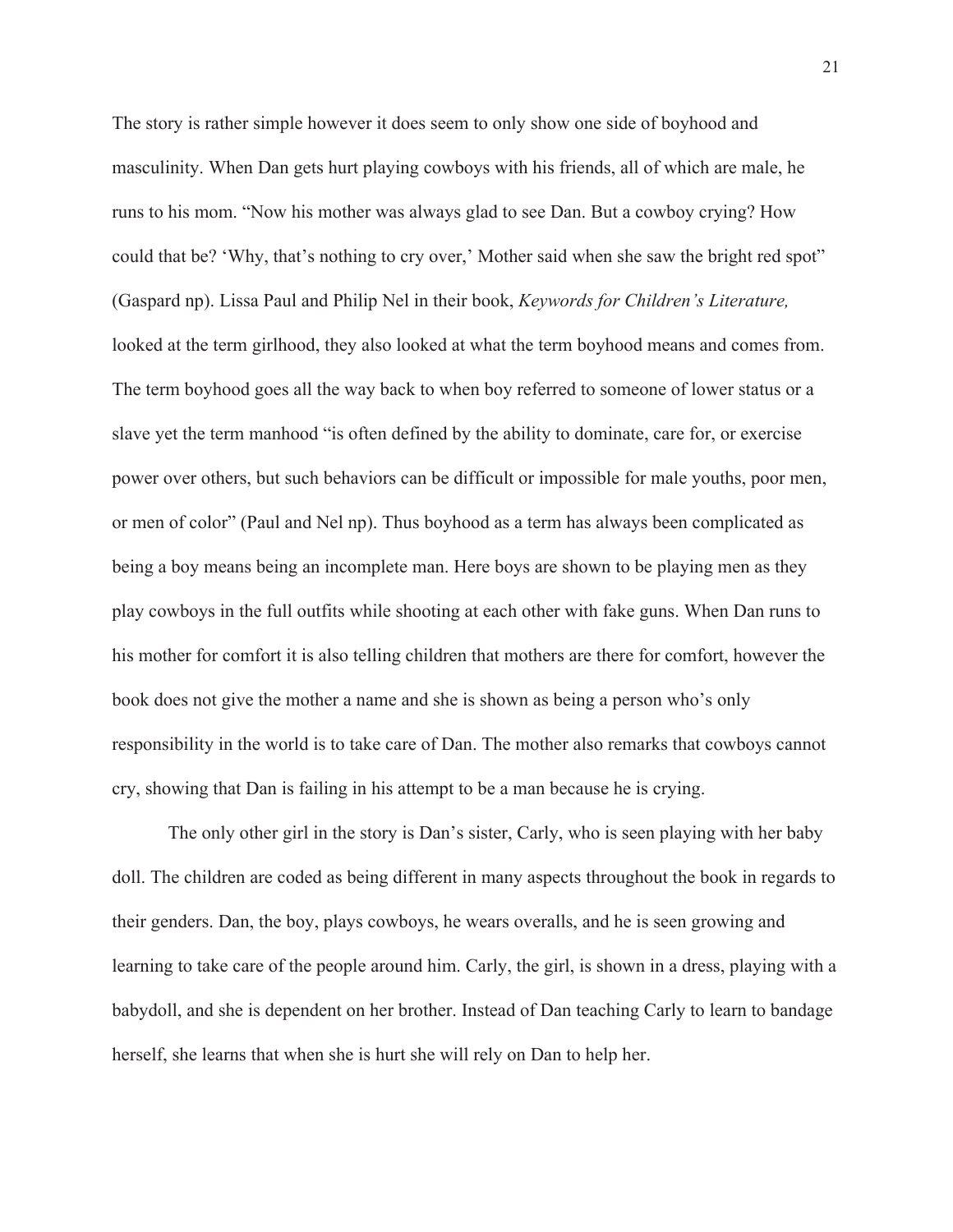Towards the end of the book we meet the father, "Next day Daddy was home from work. He went out to mow the lawn" (Gaspard np). By comparing the way that we are introduced to the mother and the father shows the places and domains in the home were men and women belong. The mother was seen inside the home taking care of the children. The father, on the other hand, has a job and when he is home is seen outside the home working on the lawn. After Dan puts a bandage on his dad, the dad thanks him by giving him a handshake. This shows that men cannot show affection towards one another, even if they are father and son. Seeing as this book was written and published in the 1950s, the gender roles that this book creates and teaches to children are traditionally cisnormative.

#### *Little Golden Books* during the Civil Rights Era

*The Boy with a Drum* by David L. Harrison and pictures by Eloise Wilkin was published by *Little Golden Books* in 1969. The story follows a young boy who bangs his toy drum around his farm. While the book only focuses on the young boy and the animals around the farm, it does show the agency and freedom that this young boy is given. The boy is allowed to walk around and be by himself and he is completely safe. The book starts with the boy heading out with the sunrise and ends with him marching into the night, "They all marched away to the top of a hill—if they haven't stopped marching, they'll be marching still" (Harrison np). The boy is allowed to stay away from home and be gone at night time surrounded by animal friends. Boys have similar societal pressures put on them, just like girls, however what is expected from boys differs greatly. Boys are to be adventurers and explorers, they are troublesome with no fear of consequences. Children's books are grooming young men to hold a higher status in society. This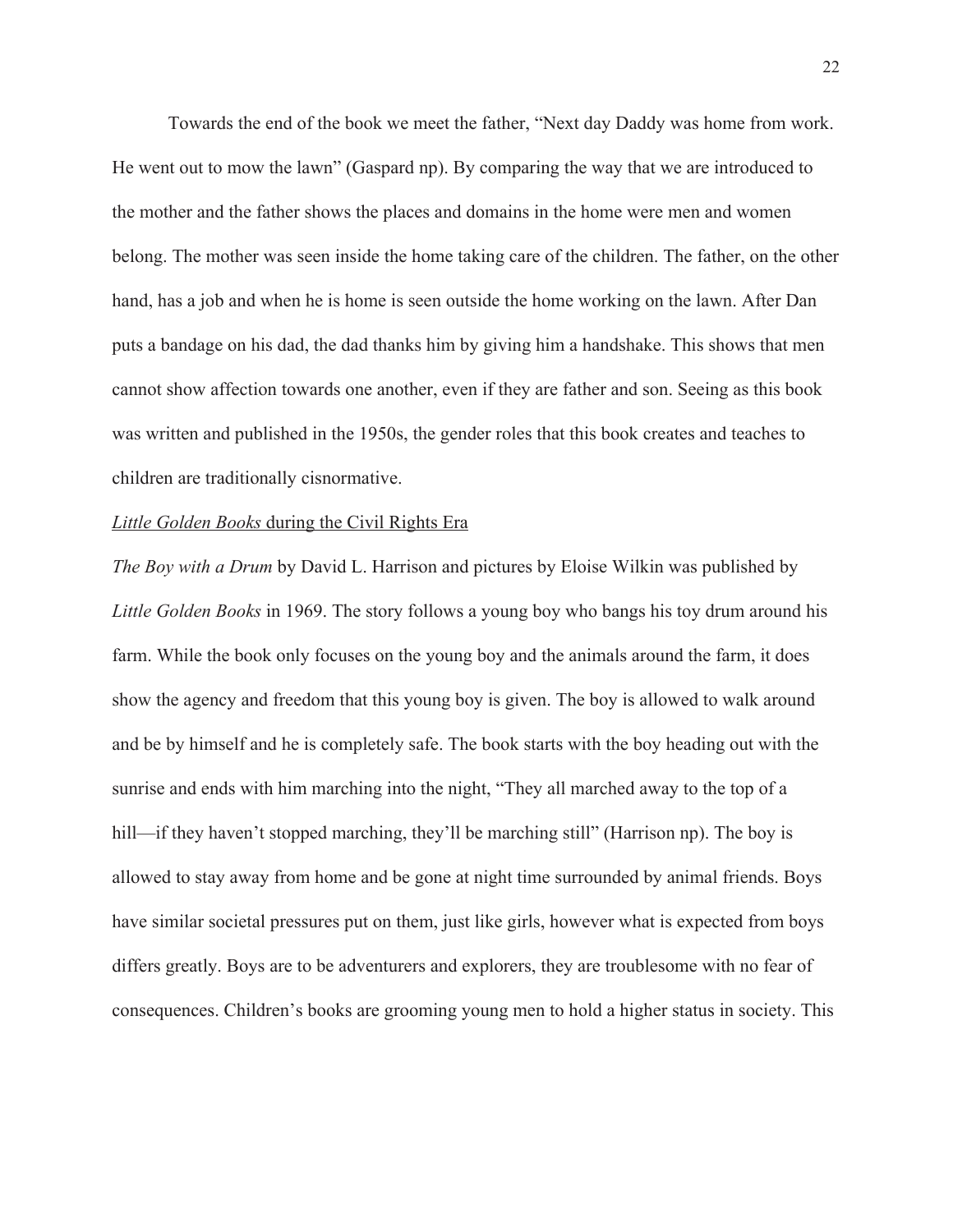book is making it okay for boys to travel and explore and shows them that as they enter the world they will be safe from all harm.

For the 1970s, I analyzed *The Big Enough Helper* by Nancy Hall and illustrated Tom O'Sullivan that was published in 1978. In this book a young girl named Suzy goes to the laundromat with her mom and wants to help her but her mom does not think that Suzy is old enough to help. When Suzy and her mom get to the laundromat there are only women seen inside. This shows that doing laundry is a chore that should only be done by women. When Suzy kept bothering her mother, her mother gave Suzy her doll to play with, "Suzy found an empty laundry cart and carefully placed Dolly inside. 'You are my baby,' Suzy whispered gently to her doll, 'and when you get big, you can help me. We'll have fun doing things together'" (Hall np). *Little Golden* continues to gender code toys that children are seen using. Dolls continue to represent a "girls" toy.

When Suzy does try to help her mother she ends up making an even bigger mess. Suzy's mom sits Suzy down and then a man comes up to Suzy and asks for her help. While the main point of the story is that Suzy is able to help this man as he shows her how to do laundry it also shows that Suzy should help this man. Since the man was nice to Suzy and makes her laugh, she helps him do laundry and take care of his own baby. It shows a sort of transactional relationship that women should have with men. Men teach women something and then women are indebted to men. This book was published in 1978 during the second wave of feminism, when women were working for the right to been seen based on their own merits. Women were fighting against workplace harassment and sexual harassment in general. In order to combat the feminists, the media and society at large painted the second wave feminists as man hating, bitter and unhappy.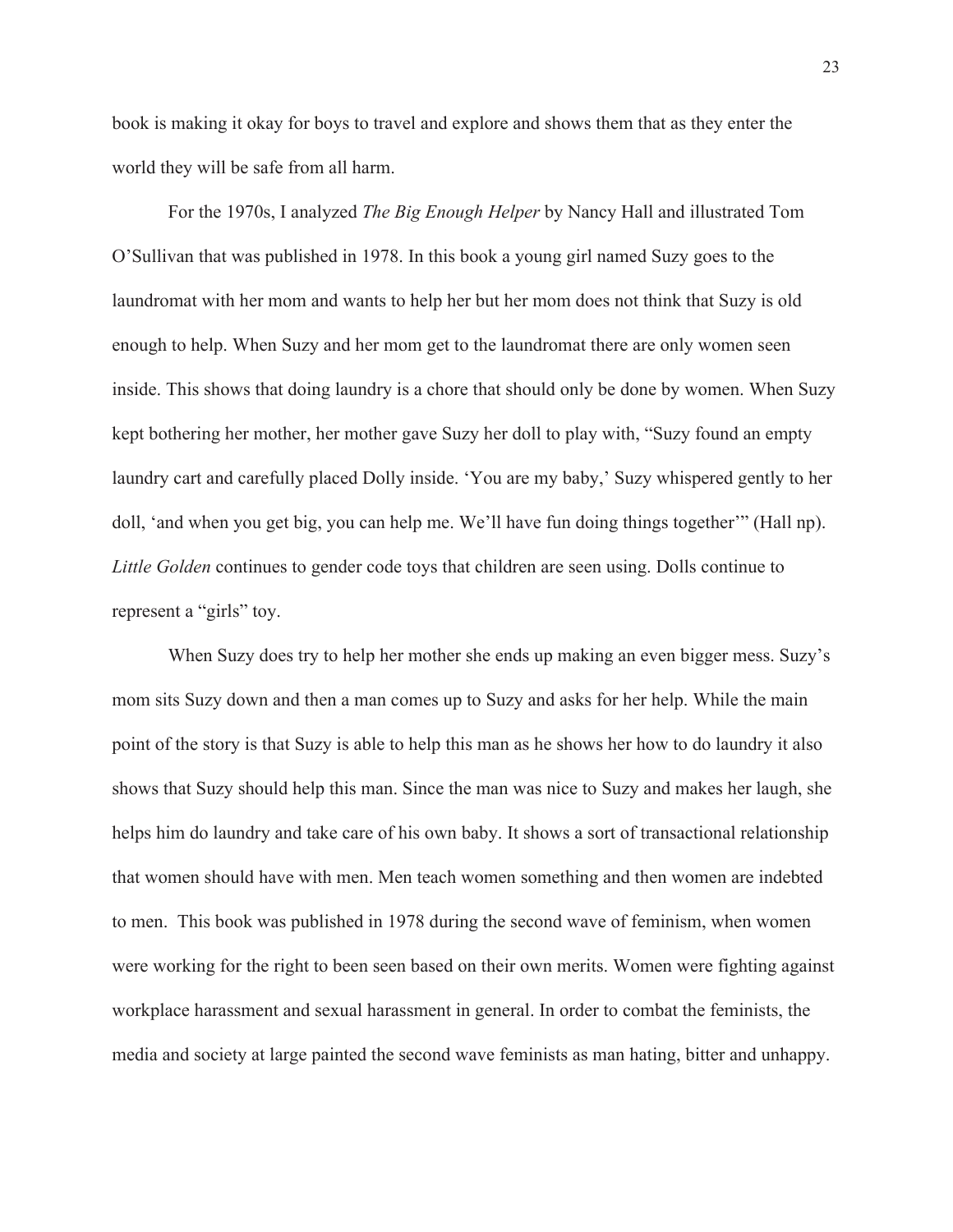This book shows that a girl can be happy when a man lets her help him while her own mother is too busy. This book is actively working to combat the feminist message.

#### *Little Golden Books* during the Reagan Era

The 1980s showed the end of the second wave a feminism by saying that women got what they wanted. More women were in the workplace, laws had been passed that prevented workplace harassment and guaranteed equal pay. Many people took these victories at their word instead of seeing what was still broken in American society. *The Friendly Book* by Margaret Wise Brown and illustrated by Garth Williams published originally in 1954 but re-published and printed in 1982 shows how gender roles in 1982 and 1954 remained the same. This book lists what the unknown narrator likes as in cars, trains, stars, and dogs while showing animals doing the various activities associated with those things. On the pages talking about cars, boy animals are seen driving cars and giving tours, while the girl animals are always seen riding behind the men and wearing hats and bows. On the stars page a boy bunny is seen exploring the night sky in an air balloon.

In Donna Ferguson's article, "Must Monsters Always be Male? Huge Gender Bias Revealed in Children's Books" she found that "males were more typically embodied as powerful, wild and potentially dangerous beasts such as dragons, bears and tigers, while females tended to anthropomorphise smaller and more vulnerable creatures such as birds, cats and insects" (Ferguson). These books are creating differences in boys and girls. Boys are big and strong, so girls must be small and weak. They are also, not so subtly, saying that men should have power and be represented as powerful animals. Throughout the book girls are shown as non threatening animals, such as bunnies, ducks, dogs, birds and humans.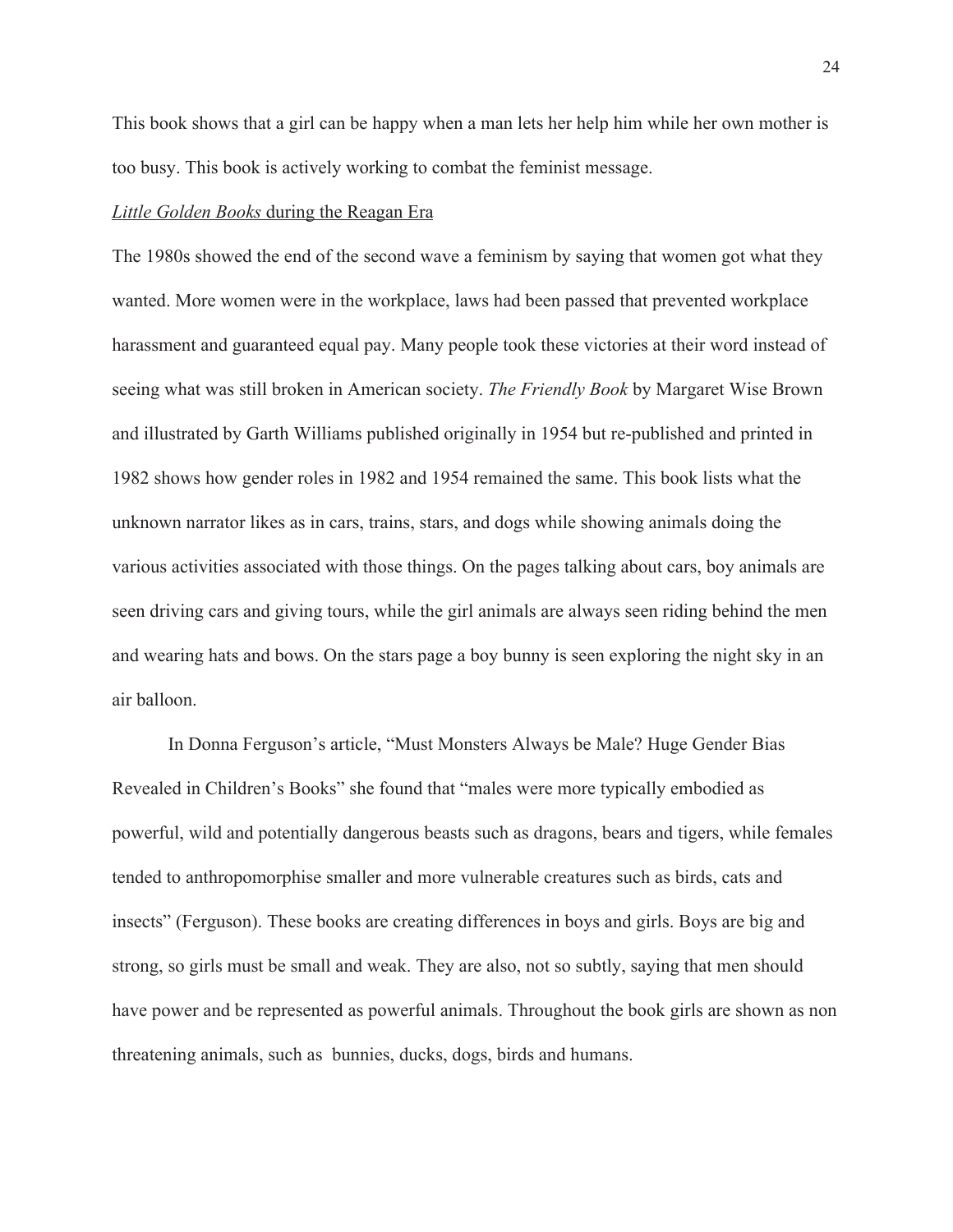For the 1990s, I looked at *I Love You, Mommy!* by Edie Evans and illustrated by Rusty Fletcher. The book shows various children with their mothers as they explain why they love their moms. However, while the message of children loving their moms is important, the book also reads as a "how to" book for girls on how to be the perfect mother, and if you fall short of any of this you are not perfect. It also emphasizes the fact that women are supposed to stay home and their only focus should be their children. As bell hooks calls, "'the enemy within,' referring to our internalized sexism. We all knew firsthand that we had been socialized as females by patriarchal thinking to see ourselves inferior to men, to see ourselves as always and only in competition with one another for patriarchal approval…" (hooks 14). This book can be seen as teaching girls how to perform their gender, and in order to do that they have to be the best mother and to judge other mothers that chose to leave their kids and go to work, instead of showing girls that they can love their children and still work outside the home.

The mothers in the book are seen playing and constantly entertaining their children, taking them on outings to the museum, the fair and even a ball game. This book works to show that it is primarily the mother's responsibility to take care of the children as moms are seen coaching the children's sports and putting them to bed. The moms in this book do not have any agency or life outside of their children. Their children's interest become their own, as seen by the mother coaching her son's basketball team. The only sign of a father figure in the entire book is on the cover. In a picture frame beside the mom and her two kids as she reads them a story is a photo of the family with a father. This also works to show that the only way to be a family is for a woman to be a mother and take care of the children, while a man is a father that is off at work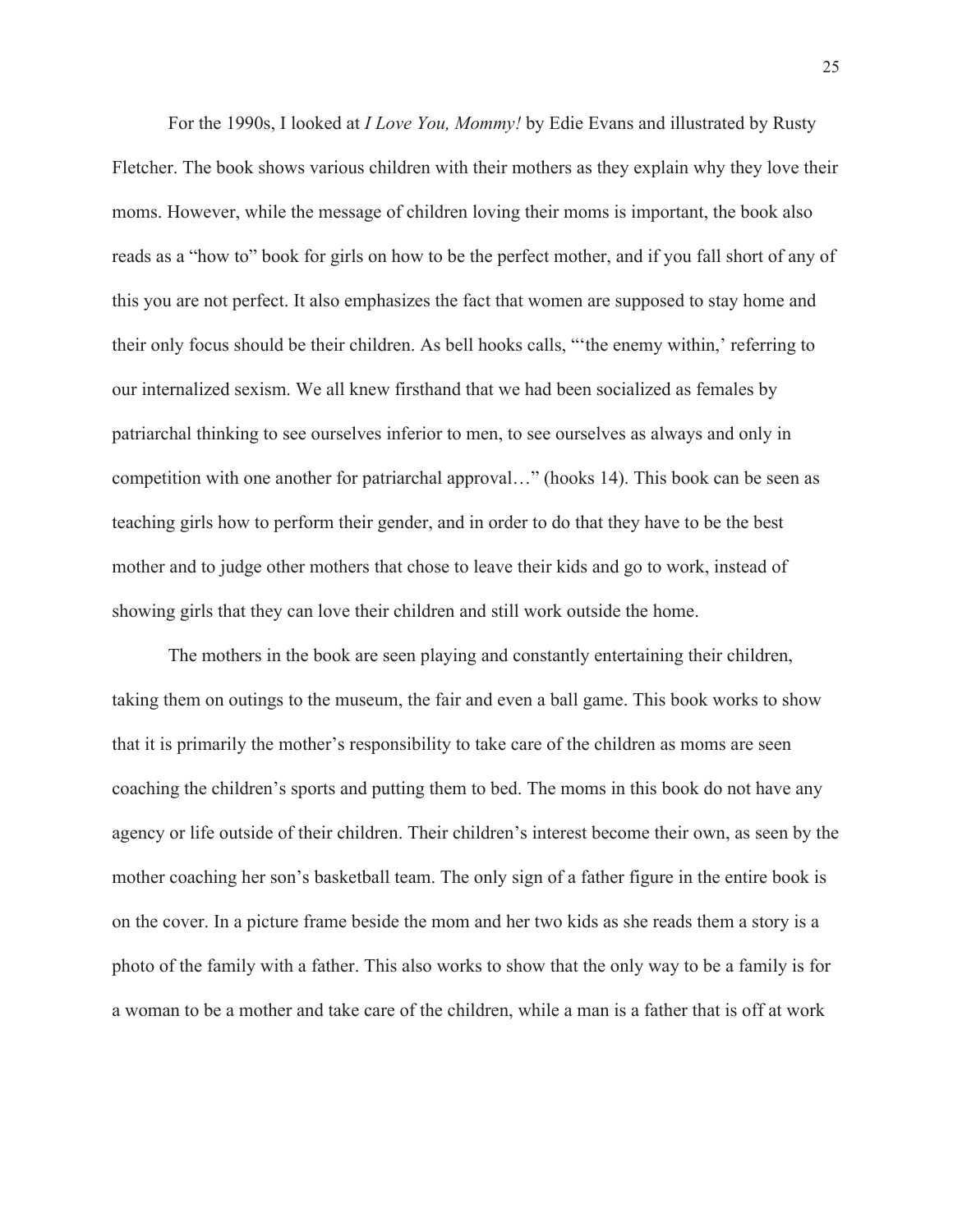and away from the home. The 1990s saw the resurgence of feminism, so like the 1970s, it makes sense that *Little Golden* would want to make clear and defined gender roles.

#### Contemporary *Little Golden Books*

To examine the 2000s, I reviewed a book that was originally published in 1951 and then re-published in 1979 and 2006. I will be looking at the 2006 version of *Two Little Gardeners* by Margaret Wise Brown and Edith Thacher Hurd and illustrated by Gertrude Elliott. The story follows two gardeners as they plant seeds and take care of their garden until they can harvest the crops and make a feast. The book never uses any other pronoun except for they, it is the illustrations that show a boy and a girl gardening. The girl is seen in red overalls with a bow always in her hair.

As they garden the boy and the girl do equal work showing that they are both responsible for the garden. Both the boy and the girl are also in the kitchen making a feast with their harvest. While the genders are seen as equal in this book, they still decided to show a boy and a girl instead of having two of the same sex or including any non binary people. They decided to keep the story heteronormative showing the kids how to have the perfect heteronormative life. The book functions as a way to teach children the correct way that they should play house. While this is the first book that shows men and women being equal it also works to exclude all non binary people. The book was written only using the pronoun they, and it was the illustrators choice to draw a boy and a girl. Seeing as this book was originally published in 1951, they could have decided to stick with the original drawing, except the fact that they decided to re-publish it without any updates suggests how *Little Golden Books* continues with the same view of the two genders instead of expanding their view of gender.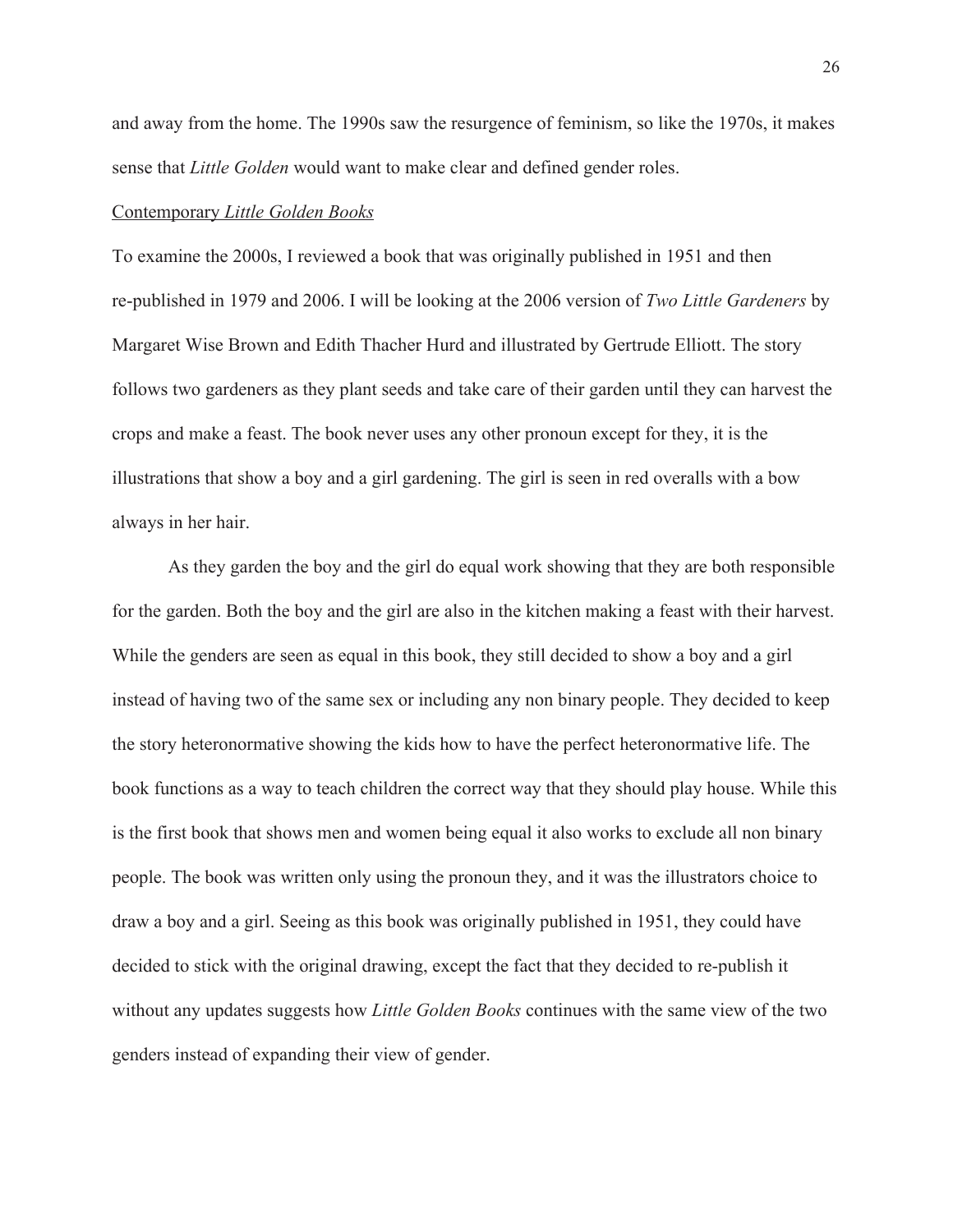The last book that I analyzed is *I Can Do It!* by Trish Holland and illustrated by Vanessa Brantley Newton published in 2014. The book follows a young girl named Holly throughout her day as she tries to do everything by herself. The website for Penguin Random House, which now owns the *Little Golden* series, describes the book as, "Holly's not a baby anymore. She can dress, eat, and clean up all by herself . . . almost!" While Holly keeps trying to do tasks by herself, she keeps messing up and the book points this out as wrong. "Holly said, 'I can do it!' And she did—kind of" (Holland np). Everytime Holly does anything the book continues to point out that she did it wrong. This shows children, especially young girls who see themselves mirrored in Holly, that when they try to do tasks by themselves they might get it wrong as well, instead of encouraging young children to be creative and that there is no right way to dress. It makes light of Holly's constant mistakes and the readers are supposed to think that all of her mistakes are small and cute, showing that girls are allowed to mess up on small mistakes and still be deemed adorable.

The book also shows Holly's mom, sister, grandma, female teacher, and female babysitter all trying to help her along the way. This highlights the role that women must taking in caretaking. These jobs are specifically coded as female. The only males in the book come in at dinner time when her older brother tries to fill Holly's plate and her dad reads her a bedtime story. In fact the only character that Holly asks for help from is her father, "But Holly said, 'I'm too tired. Can you help me, Daddy?'"(Holland np). It shows that girls are supposed to only ask for help from a man and that men are supposed to always be around to help young girls. Holly is surrounded by women all day long, and the only time she wants any help is from her father, who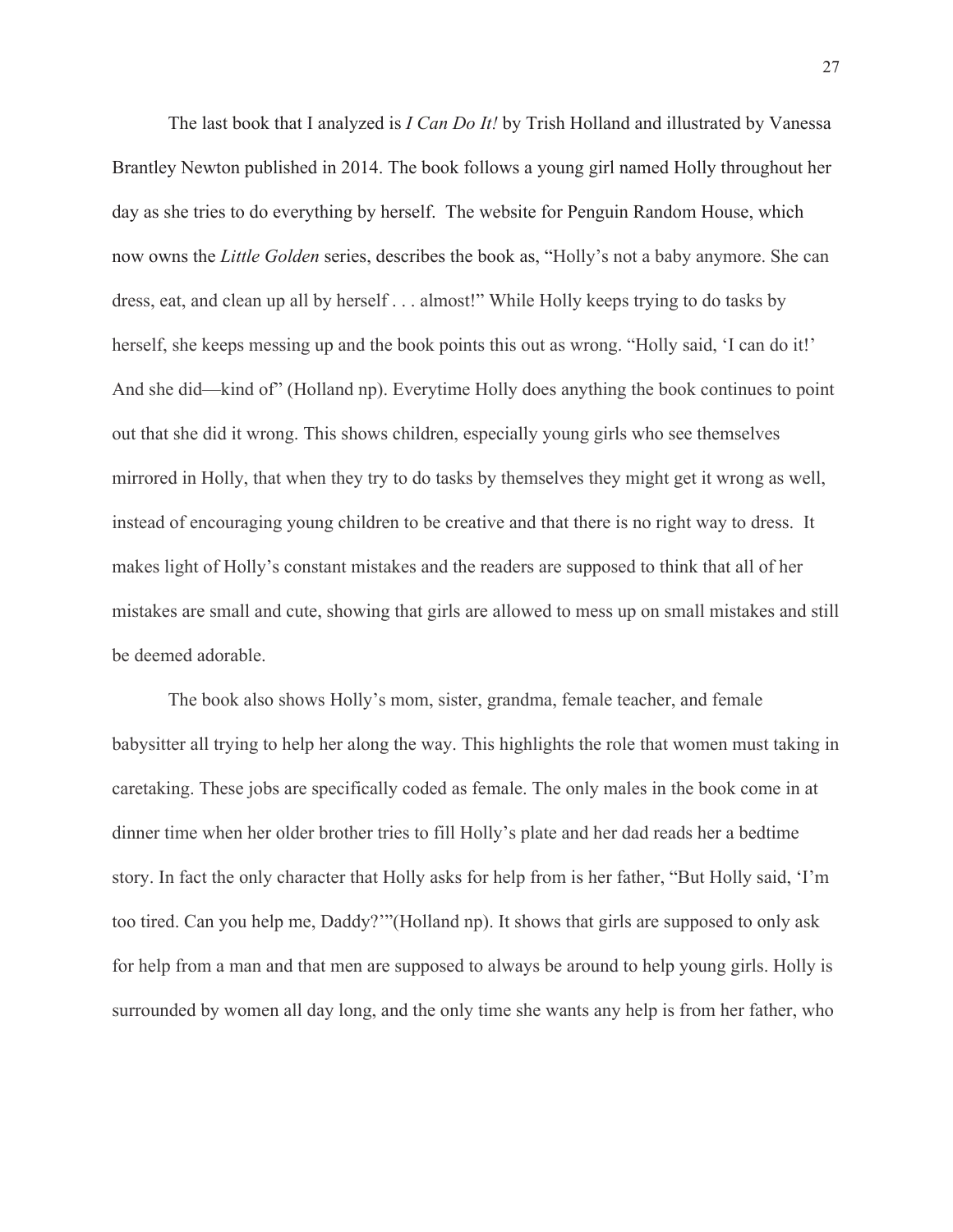is dressed as though he has been at work all day. This book, while published in 2014, is still using cisnormative gender roles to code which gender is capable of which tasks.

Holly, herself, is very much coded as a cisnormative female character. Her room is covered in flowers with her stuffed animals and dolls. She is constantly in pink and every time she is outside, she is surrounded by birds and butterflies. This is teaching young girls that in order to perform their gender correctly, they need to look and be just like Holly. The last page is just an illustration of Holly sleeping, tucked in bed, surrounded by a wreath of flowers, butterflies and a bow which is reminiscent of the old nursery rhyme "What are little girls made of?/ Sugar and spice and everything nice./ That's what little girls are made of" (Unknown) which can be dated back to the early nineteenth century.

When looking at all the *Little Golden Books* together, it is interesting to note that three of the books do not mention gender at all, and that it is the illustrations that differentiate the genders. More specifically, in *We Like to do Things* (1949)*, The Friendly Book* (1982), and *Two Little Gardeners* (2006), the books are written with no mention of gender. In *We Like to do Things* the only pronoun used is "we", meaning that the books are written from a group of children's perspective showing what they like to do. However, through the illustrations it is clearly shown what "we" meaning girls like to do is different from the "we" that represents boys. *The Friendly Book* is written from the first-person perspective with "I" as they list off everything that they like. *The Two Little Gardeners* is written with the gender neutral "they", yet the book still manages to be cisnormative. Three out of the eight books that I looked at have no specific gender mentioned in them, and all of the covers can be seen as gender neutral with a boy and a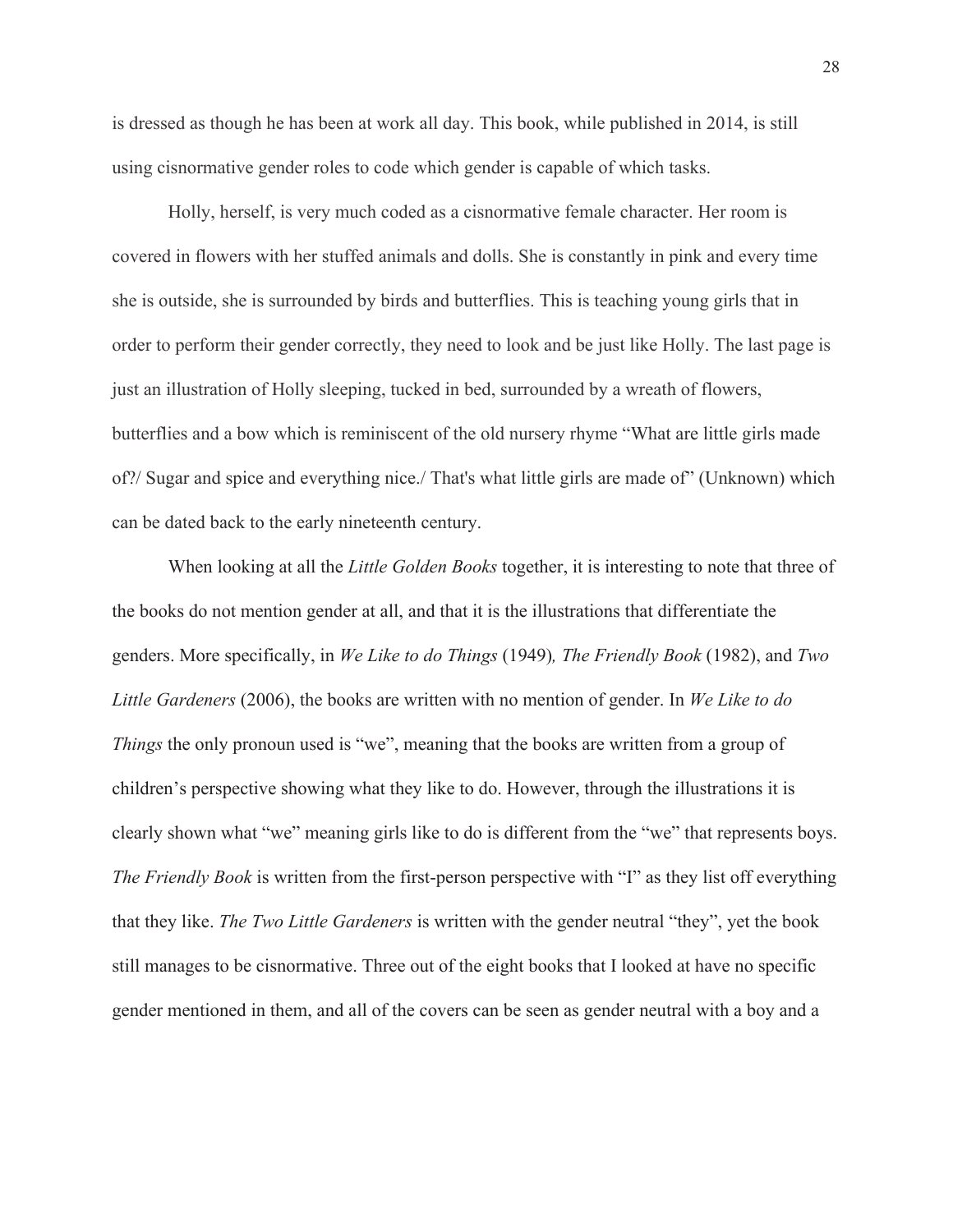girl on each of them. *Little Golden Books*, however, works to make sure to include gender and teach children what each gender is supposed to do through the illustrations.

By breaking down the characters in each of the books, five out of the eight books feature women in traditional cisnormative gender roles. Women are shown as mothers, daughters, sisters, teachers, and grandmas. In the other three books women are seen as non-threatening animals (*The Friendly Book)*, a gardener (*Two Little Gardeners*), and in the last book, *The Boy with a Drum* there are no women in the book at all. The male characters in the books are shown to be fathers and sons while also being friendly strangers, adventurers and learning valuable skills to one day become a doctor. In Janice McCabe's article "Gender in Twentieth-Century Children's Books: Patterns of Disparity in Titles and Central Characters" she says, "by preschool, children have learned to categorize themselves and other into one of two gender identity categories"(McCabe et al. 199). These books are helping children to create their identities from such a young age.

All of the characters throughout the books are shown to be flat characters. Flat characters are characters that are usually known for one personality trait and do not change over the course of the story. This can best be seen in *I Can Do It!* with the main character Holly. Throughout the book Holly is known for wanting to do things by herself and continually messing up or doing things incorrectly. The book ends with Holly's last line being "I can do it" as she drifts off to sleep. Flat characters are used in children's books to help children learn to understand basic character types, especially in early picture books. Since the books I looked at where short picture books, the authors did not have time to create more complex characters.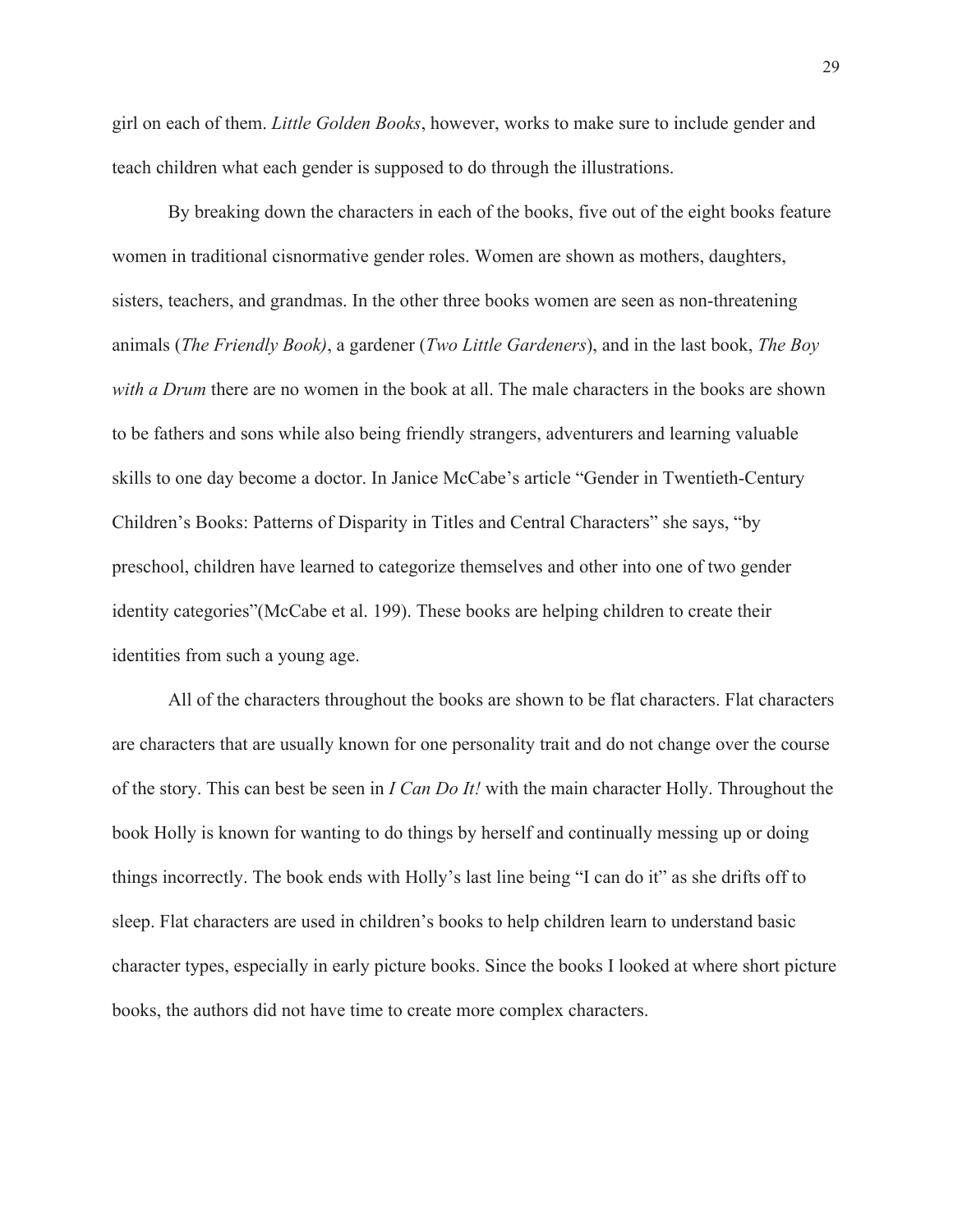The *Little Golden Books* clearly create a world with only two genders in it: males and females. Despite the fact that some of the books were written with no mention of gender, they still managed to make sure gender was include and that the gender roles were explicit. Girls are shown as inside the home and in need of men to help them, while boys are shown as adventurers outside the home. Amanda Diekman, Wind Goodfriend and Stephanie Goodwin explore how gender can be ascribed to power in their article "Dynamic Stereotypes of Power: Perceived Change and Stability in Gender Hierarchies". They posit that through an indirect path the social roles that each gender have led to "gender stereotypes that rationalize why each sex is suited to wield power within a certain domain. Because women have traditionally held power within the private sphere of home and family, the type of power considered more appropriate for them is dyadic power, in that they influence other in close relationships" (202). The power that women have suits the role of a traditional female. As women try to grab power that is deemed only appropriate for men they are no longer characterized as suitable or traditional women. *Little Golden Books* makes sure to only give little girls access to traditional women in the characters that they create.

As women have worked to gain more power throughout the twentieth century, their roles in children's literature show a symbolic annihilation "suggesting that the underlying message conveyed to children is that women and girls occupy a less central role in society than do men or boys" (McCabe et al. 201). The underrepresentation of female characters in children's books show how women are not viewed in an equal manner to men. Serious gaps continue to persist in the amount of titles and characters in books that are men and women. Not only are girls underrepresented in children's literature, but when they are represented only one major narrative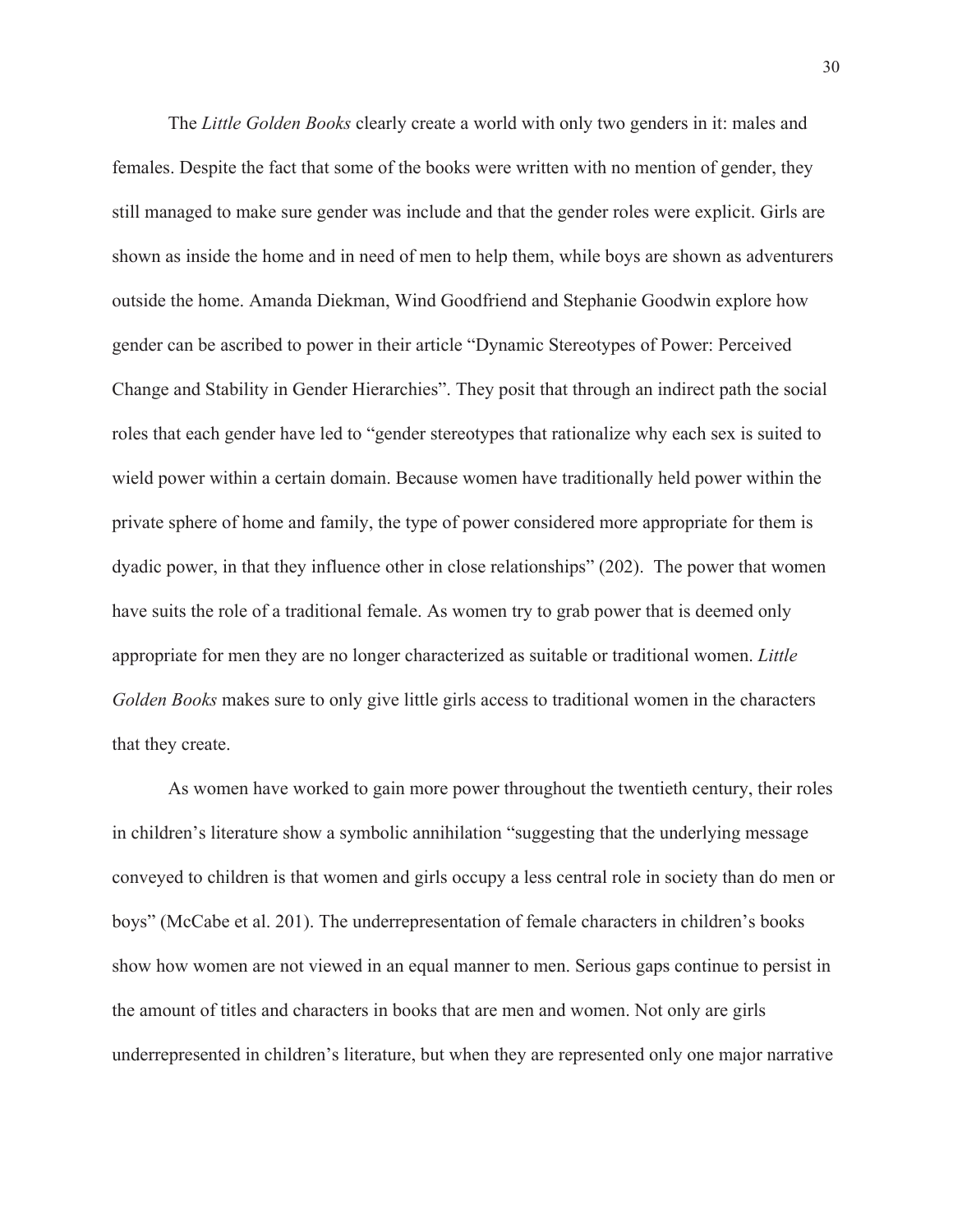of girlhood exists. In Marjorie N. Allen's book *What Are Little Girls Made of?* she explores how characters in children's book help young girls define who they are and how they build their own self-worth. Like McCabe, Allen notes that "the majority of picture books in publisher's catalogs feature boys or androgynous animals, and in bookstores the majority of picture books on display feature boys on the covers" (Allen 21). Many have noted that girls will read books about boys but no boy would want to read a "girl" book. This seems to mean that the male experience is equal to the human experience, but the female experience is something that is only for females to know and read about. This limits the roles that men and women can then play out in the world. She also states, "shallow characterizations of females in children's books do little to increase the prestige of women, and far too many popular children's books have a tendency to relegate girls to a lesser role" (Allen 107). In Deborah A. Prentice and Dale T. Miller's article and study "Essentializing Differences Between Women and Men", they looked to deconstruct the essentialized differences between men and women that the gender binary has created. They state that essentialized differences come from two related assumptions, "First, people assume that members of an essentialized category share a deep, underlying similarity (the essence) that constrains many of their observable features...Second, people assume that the essence of a category is immutable, and so, to a large extent, are the features constrained by it" (Prentice and Miller 129). For example, if a child is born with male biological sex characteristics (i.e. a penis) then that child is gendered as a male and must learn to act in the the typical male role that that specific culture deems acceptable and cannot change their sex or gender. Gender schema theory works to show how this is not the case, but it is culture that created the gender and sexuality binary and then made the binary seem natural. These essentialized social categories have become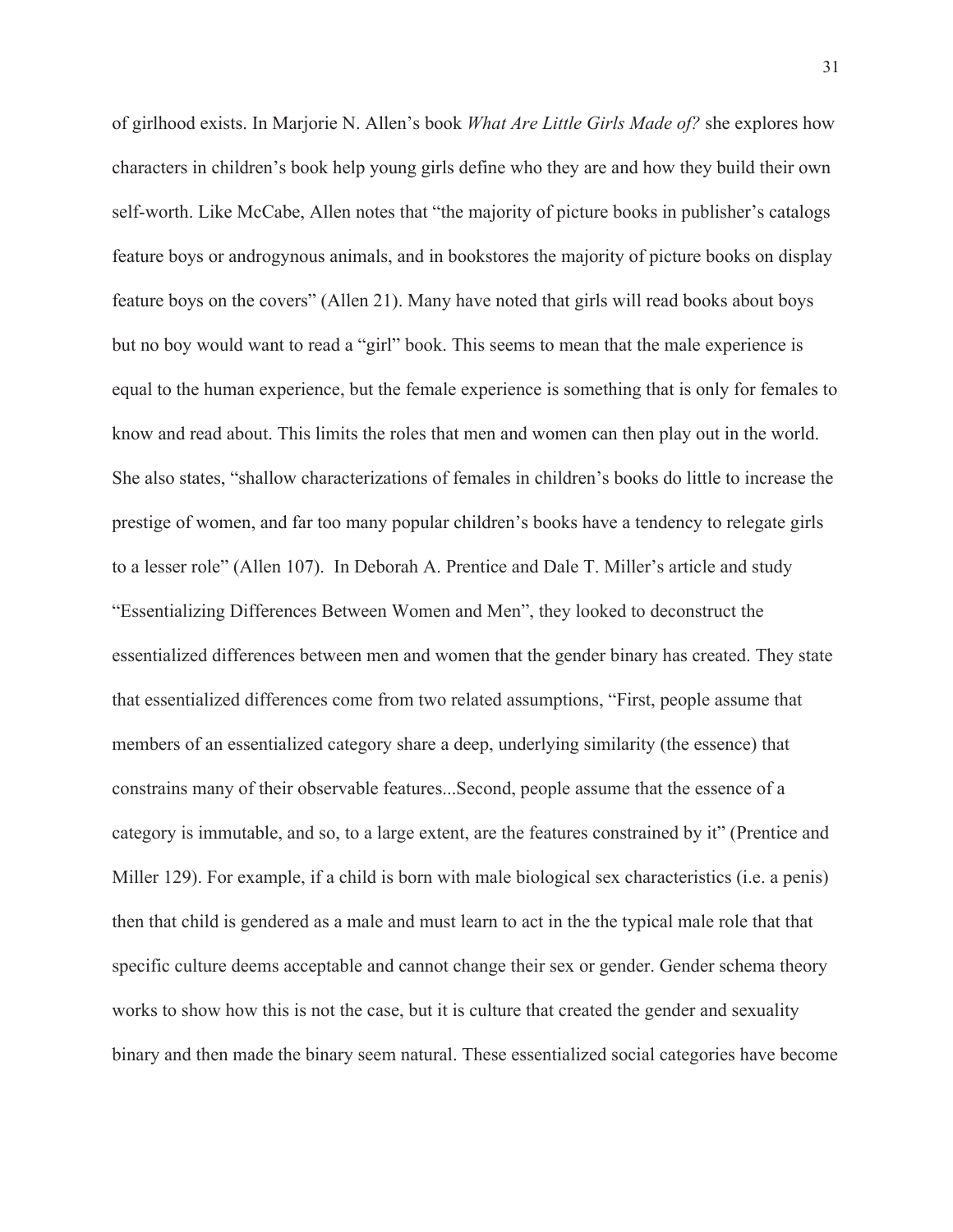what we view as the typical male and female gender roles. However, in their research they have learned that gender roles are not in fact essentialized and males and females are much more alike than they are different, but the way that the categories are essentialized by everyone in a society shows that essentialized gender roles do carry immense power.

The symbolic annihilation that McCabe is talking about can also be used to refer to the non binary children that are looking for themselves in children's books. *Little Golden Books* has created a world without any representation for non binary children and from the sample of books I looked at there is no LGBTQ represenation either. These books are written to teach children what a cisnormative life looks like and how they are supposed to perform their gender. In "Theorizing Gender Ideologies Through Experiences of Misgendering", Sonny M. Nordmarken works to show how misgendering due to the gender binary creates a hierarchy of power within gender. He claims that,

> Notions that gender is fixed, signified by genitals, and a 'natural matter of fact' that men are inherently perpetrators of violence and that women are inherently victims, that men are masculine and women are feminine, and that all individuals are cisgender and are either men or women. These notions erase the existence of gender minorities and contribute to the idea that Trans people are pretenders and deceivers (Nordmarken 1).

By creating only two genders, many people are completely excluded from society. Since they do not fit into a specific gender role, society has no clue what to do with them, and most of them time works to undermine them by misgendering them. This form of subjugation works to completely erase the Trans experience.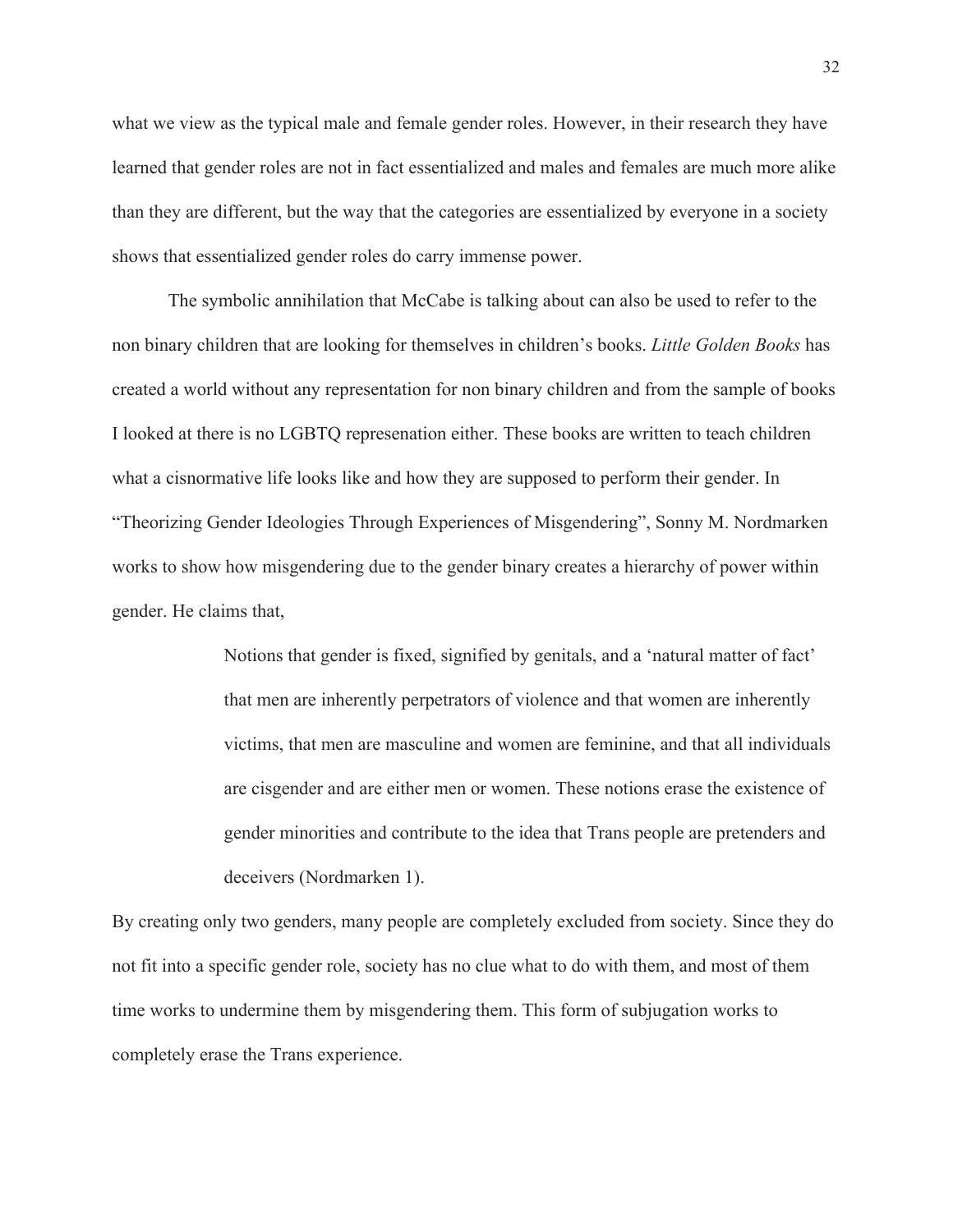## **Conclusions**

Children's books are important to the formation of their young reader's identities. They are instructional tools for children to use to first see the world outside of themselves and then work to figure out where they belong in that world. We are all born in medias res into a set of circumstances and into a culture that we have no control over. Children's books are an important tool to teach and interpellate children as subjects of that culture. The *Little Golden Books* series has been used to promote the same cisnormative view of gender and sexuality to children since its creation in 1942.

A broad range of diverse books are needed to help children better understand not only their own subject position in the world, but to understand people around them that may be different from themselves. While I chose to focus on gender, this issue extends to race, class, and disabilities as well. More research is needed in looking at children's books in those areas so all children can feel like they belong in the world regardless of their gender, race, class, and abilities.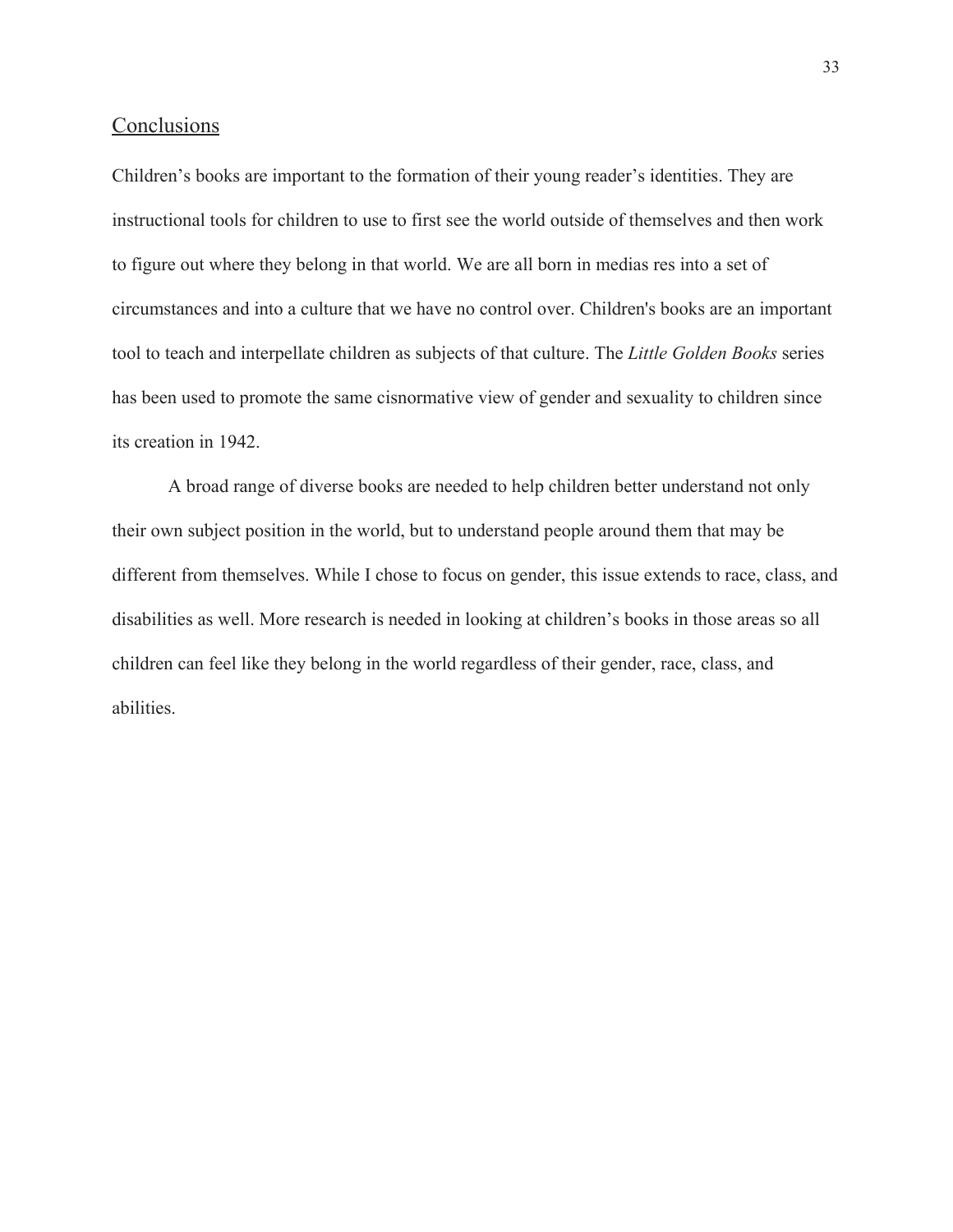#### Works Cited

- Allen, Marjorie N. *What Are Little Girls Made of?: A Guide to Female Role Models in Children's Literature*. Facts On File, 1999.
- Althusser, Louis. "Ideology and Ideological State Apparatuses (Notes towards an Investigation)." Translated by Ben Brewster, *Ideology and Ideological State Apparatuses by Louis Althusser 1969-70*, Monthly Review Press, 1971, www.marxists.org/reference/archive /althusser/1970/ideology.htm.
- Bishop, Rudine Sims. "Mirrors, Windows, and Sliding Glass Doors." *Perspectives: Choosing and Using Books for the Classroom*, vol. 6, no. 3, 1990.
- Brown, Margaret Wise. *The Friendly Book*. Illustrated by Garth Williams, Golden Books, 1982.
- Brown, Margaret Wise and Edith Thacher Hurd. *Two Little Gardeners*. Illustrated by Gertrude Elliott, Golden Books, 2006.

Butler, Judith. *Excitable Speech: A Politics of the Performative*. Routledge, 1997.

Diekman, Amanda B., Wind Goodfriend and Stephanie Goodwin. "Dynamic Stereotypes of Power: Perceived Change and Stability in Gender Hierarchies." *Sex Roles: A Journal of Research*, vol. 50, no. 3–4, 2004, pp. 201–215.

Evans, Edie. *I Love You, Mommy!*. Illustrated by Rusty Fletcher, Golden Books, 1999.

- Ferguson, Donna. "Must Monsters Always Be Male? Huge Gender Bias Revealed in Children's Books." *The Guardian*, 20 January 2018, www.theguardian.com/ books/2018/jan/21/chil drens-books-sexism-monster-in-your-kids-book-is-male. Accessed on 24 October 2018.
- Gaspard, Helen. *Doctor Dan the Bandage Man*. Illustrated by Corinne Malvern, Golden Books, 1950.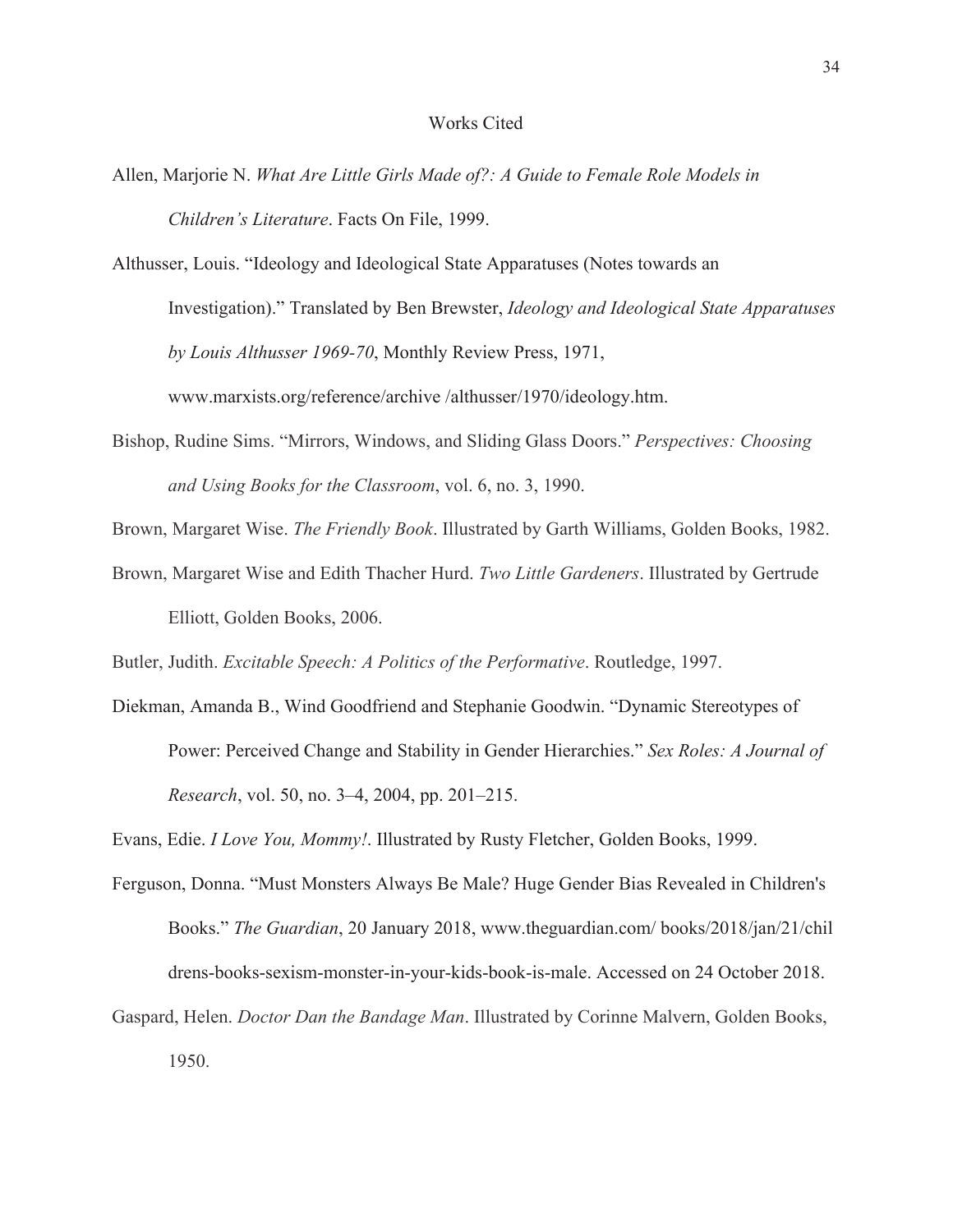Grady, Constance. "The Waves of Feminism, and Why People Keep Fighting over Them, Explained." *Vox*, Vox, 20 July 2018, www.vox.com/2018/3/20/16955588/feminism-w aves-explained-first-second-third-fourth. Accessed on 15 March 2019.

Hall, Nancy. *The Big Enough Helper*. Illustrated by Tom O'Sullivan, Golden Books, 1978.

Harrison, David L. *The Boy With a Drum*. Illustrated by Eloise Wilkin, Golden Books, 1969.

Holland, Trish. *I Can Do It!*. Illustrated by Vanessa Brantley Newton, Golden Books, 2014.

Hooks, Bell. *Feminism Is for Everybody: Passionate Politics*. South End Press, 2000.

Koss, Melanie D., "Diversity in Contemporary Picturebooks: A Content Analysis." *Journal of Children's Literature*, vol. 41, no. 1, 2015, pp. 32-42.

Marcus, Leonard S. *Golden Legacy: How Golden Books Won Childrens Hearts, Changed Publishing Forever, and Became an American along the Way*. Golden Books, 2007.

Mason, Walter M. *We Like To Do Things*. Illustrated by Steffie Lerch, Golden Books, 1949

McCabe, Janice, et al. "Gender in Twentieth-Century Children's Books: Patterns of Disparity in

Titles and Central Characters." *Gender and Society*, vol. 25, no. 2, 2011, pp. 197-226.

Muldrow, Diane. *Everything I Need to Know I Learned from a Little Golden Book*. Golden Books (US), 2014.

Nikolajeva, Maria, and Carole Scott. *How Picturebooks Work*. Routledge, 2006.

Nordmarken, Sonny M."Theorizing Gender Ideologies Through Experiences of Misgendering."

*Conference Papers -- American Sociological Association*, January 2015, pp. 1–16. Paul, Lissa, and Philip Nel, editors. *Keywords for Children's Literature*. NYU Press, 2011. Prentice, Deborah A., and Dale T. Miller. "Essentializing Differences Between Women and Men." *Psychological Science*, vol. 17, no. 2, February 2006, pp. 129–135.